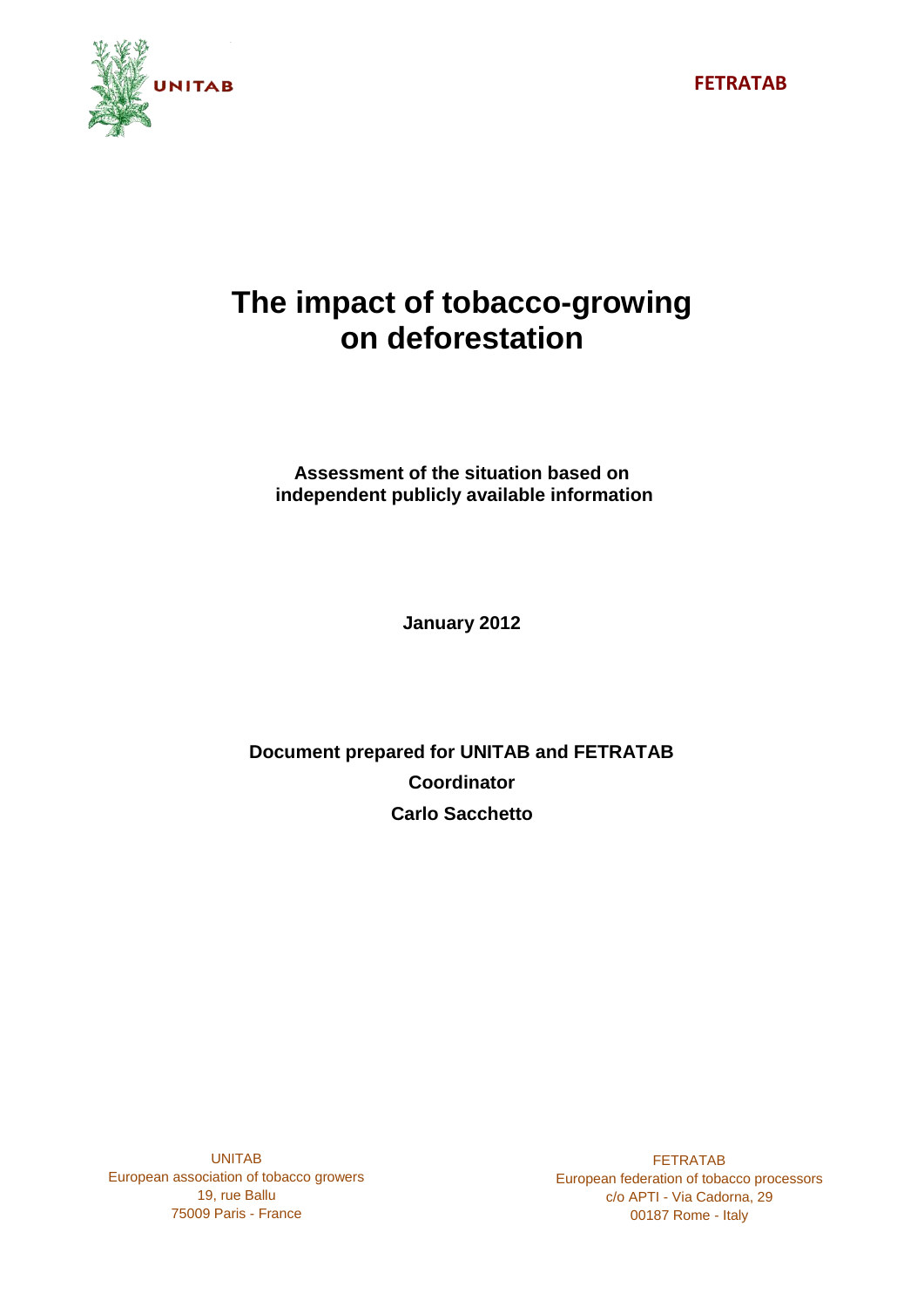# **Abstract**

Tobacco-growing is often portrayed as one of the major causes, if not the main one, of deforestation in the world, especially due to deforestation for crop expansion and for use of wood to cure tobacco.

The tobacco cultivated surface has decreased by 14% in the last 20 years, showing increase only in a very small number of countries. More than half of the tobacco grown world-wide does not make use of wood for curing, and in the cases where it does, there is also evidence of woodlot planting and responsible behaviour of the tobacco growers and the tobacco industry.

This document assesses the situation providing information from independent reliable sources.

# **Background**

One of the main charges against tobacco-growing is that it is a major cause of deforestation.

The Framework Convention on Tobacco Control (FCTC) has set up a Working Group on economically sustainable alternatives to tobacco-growing. The Working Group summarized in such a way the impact of tobacco growing: "The study group addressed the environmental impact of tobacco growing, paying special attention to soil degradation and loss of vegetation. It noted that 90% of tobacco is grown in tropical dry forest and woodland areas – areas in developing countries with high population densities and high biodiversity losses. ….. Three triggers of vegetation loss are associated with tobacco growing: forest degradation, deforestation due to curing and deforestation due to clearance for more growing land. It was noted that, although the global share of agricultural land used for tobacco growing is less than 1%, its impact on global deforestation is 2–4%, making a visible footprint for climate change. **Research suggests that tobacco growing may be up to 10 times more aggressive than the sum of all other factors in deforestation**."<sup>1</sup>

# **Tobacco growing and deforestation in the context of world agriculture**

This small piece of research is based only on d independent organizations which have no vested interests in tobacco. The only data drawn from tobacco organizations regards specific production of tobacco varieties, when this is not available from independent organizations.

It is true that in some parts of the world tobacco farmers use wood to cure tobacco, either as fuel to cure Virginia tobacco or dark-fire cured tobacco, or as building material for Burley barns. However, what happens in relation of tobacco needs to be put in perspective compared to other human activities.

To give a sense of proportion to the issue, it is important to bear in mind that:

• The total surface cultivated with tobacco at world-wide level in 2010 is 3,980,218 ha,<sup>2</sup> which is an area smaller than Switzerland (4,128,500 ha). The current cultivated land shrunk by 14% compared to the level in 1990 (4,646,149 ha).

**.** 

 $1$  FCTC : « Study group on economically sustainable alternatives to tobacco growing (in relation to Articles 17 and 18 of the Convention)", 4.9.2008, [http://apps.who.int/gb/fctc/PDF/cop3/FCTC\\_COP3\\_11-en.pdf](http://apps.who.int/gb/fctc/PDF/cop3/FCTC_COP3_11-en.pdf)

<sup>2</sup> FAOSTAT,<http://faostat.fao.org/default.aspx>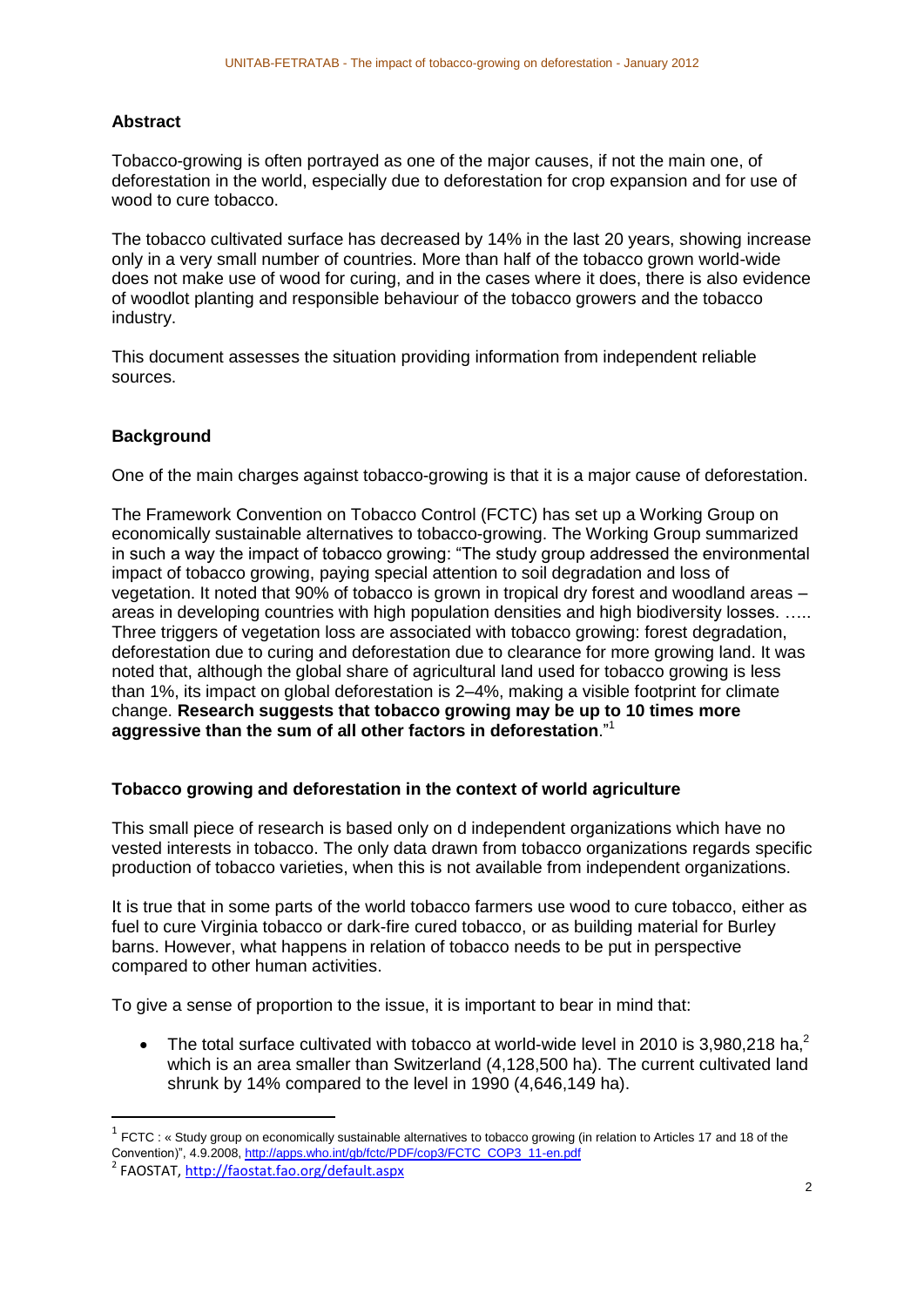- The total agricultural area in the world is about 4.9 billion ha, of which 1.53 billion ha are arable land and land under permanent crops<sup>3</sup>. Tobacco cultivation represents about 0.25% of arable land and about 0.08% of agricultural land.
- Tobacco is grown in about 120 countries around the world, but 80% of it is grown in ten countries: China, Brazil, India (these three countries contributing by 64% of the world production), USA, Malawi, Indonesia, Argentina, Pakistan, Zimbabwe, Italy. Another 10% is grown in another ten countries*:* Zambia, Mozambique, North Korea, Thailand, Vietnam, Bangladesh, Turkey, Tanzania, South Korea, Bulgaria). The remaining 10% is grown in about 100 countries.
- 63% of the tobacco production takes place in Asia, 17% in Central and Southern America, 8% in Africa, 7% in North America and 5% in Europe.

In the following pages each major tobacco producing country will be examined, in order to allow an objective assessment of the FCTC Working Group's claim.

In order to make a worst case scenario, this paper accepts without challenging it the (mostly wrong) assumption of the Working Group experts that the expansion of tobacco cultivated land has always taken place at the expense of existing forests. In reality it is quite normal that agricultural expansion takes place in areas which have already been free of trees for several years. As seen before, the surface of agricultural land (land suitable for agricultural enterprise) is about 3.5 times bigger than the area really under cultivation, if the data showed by the FAO statistic website are correct.

The claims on the fact that tobacco is a major cause of deforestation also do not take in consideration another factor highlighted by the FAO: population growth is a major determinant of land clearing in shifting cultivation, through the growth in requirements for food and other agricultural products. The need for additional land, in this case, is roughly proportional to the growth in food requirements of the population living in the subsistence sub-sector of agriculture.<sup>4</sup>

# China

The largest producer of tobacco in the world is China, representing one third of the world production: according to the FAO statistics website, 1,345,680 ha were cultivated with tobacco in 2010, compared to 1,600,200 ha in 1990. It is impossible to talk about deforestation linked to agricultural land expansion in the case of tobacco in China.

China is reported to use mostly coal for flue-curing<sup>5</sup>. Also a study published on the USAID website maintains that in China, like in the US and in Europe, petroleum, coal or natural gas are now common alternatives to wood for tobacco curing.<sup>6</sup>

 3 FAOSTAT, [http://www.fao.org/economic/ess/other-statistics/socio-economic-agricultural-and](http://www.fao.org/economic/ess/other-statistics/socio-economic-agricultural-and-environmental-indicators)[environmental-indicators](http://www.fao.org/economic/ess/other-statistics/socio-economic-agricultural-and-environmental-indicators)

<sup>&</sup>lt;sup>4</sup> FAO: "Population and deforestation", 2000, <http://www.fao.org/sd/wpdirect/WPan0050.htm>

<sup>&</sup>lt;sup>5</sup> UNCTAD : « Economic role of tobacco production and exports in countries depending on tobacco as major source of income", 1995, [http://r0.unctad.org/infocomm/comm\\_docs/docs/official/pocomd63.en.pdf](http://r0.unctad.org/infocomm/comm_docs/docs/official/pocomd63.en.pdf) 6 USAID, Untitled report,

[http://www.usaid.gov/locations/latin\\_america\\_caribbean/environment/docs/ag&environ/Tobacco.PDF](http://www.usaid.gov/locations/latin_america_caribbean/environment/docs/ag&environ/Tobacco.PDF) (as accessed on 20 December 2012)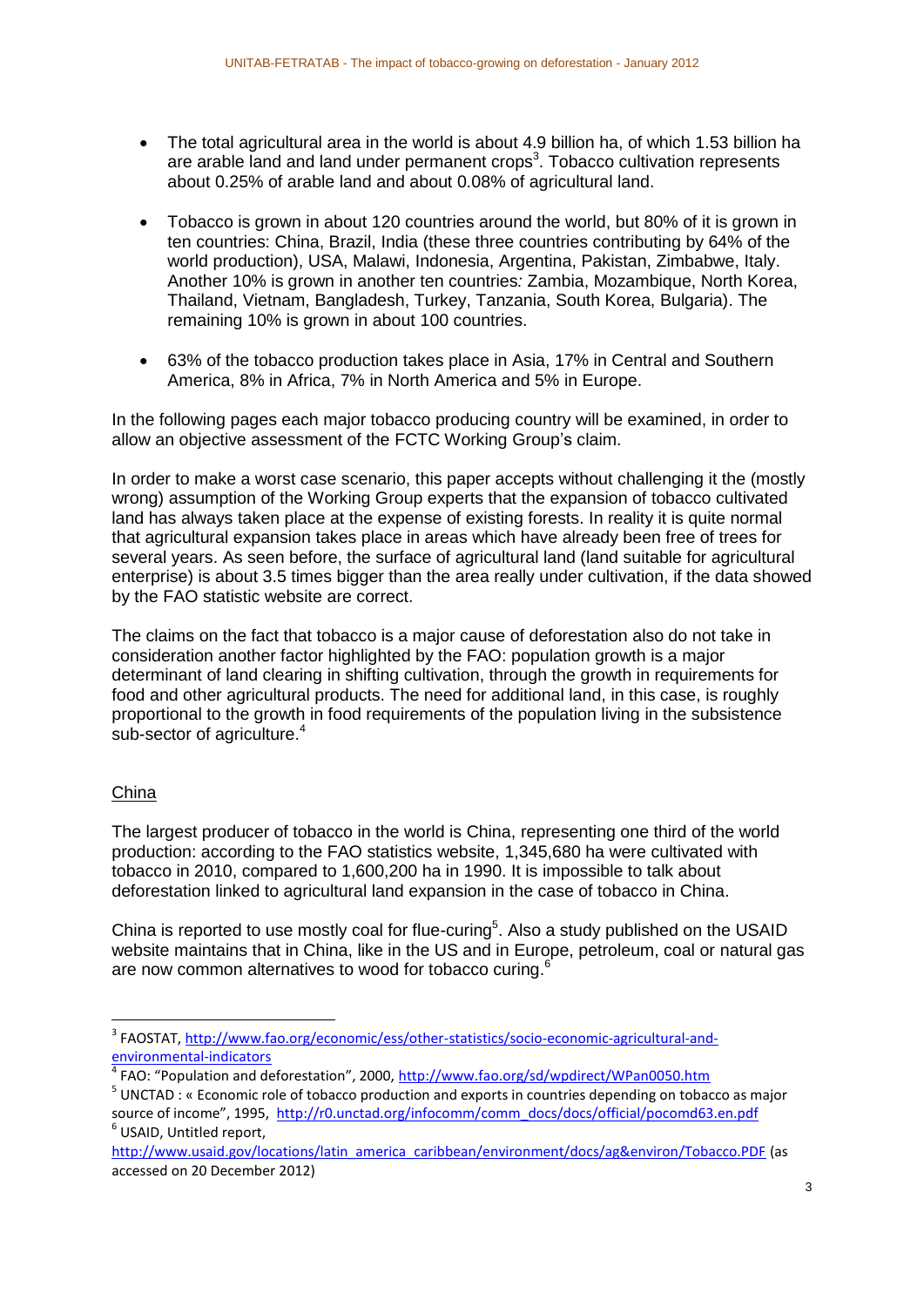Always according to the FAO, China has presented an increase of 35,205,000 ha of planted forest between 1990 and 2010.<sup>7</sup>

For these two reasons tobacco growing in China, which constitutes one third of the world area under tobacco cultivation, cannot be considered as a cause of deforestation.

# Brazil

1

The second largest tobacco producer is Brazil, with 446,361 ha in 2010 compared to 274,098 ha in 1990 according to the FAO statistics website. However the agricultural land expansion due to tobacco is much lower than the one caused by other crops, always according to data available in the FAO statistics website:

| Crop        | Area Harvested<br>1990 | Area Harvested<br>2010 | <b>Estimated share</b><br>on the increase in |
|-------------|------------------------|------------------------|----------------------------------------------|
|             | (ha)                   | (ha)                   | agricultural area<br>1990 to 2010            |
| Soybeans    | 11'487'300             | 23,293,100             | 62.3%                                        |
| Maize       | 11'394'300             | 12,814,800             | 7.5%                                         |
| Sugar cane  | 4'272'600              | 9,080,770              | 25.4%                                        |
| Cashew nuts | 582'818                | 752,021                | 0.9%                                         |
| Sorghum     | 137'758                | 645,655                | 2.7%                                         |
| Cashewapple | 551'844                | 617,100                | 0.3%                                         |
| Tobacco     | 274'098                | 446,361                | 0.9%                                         |

About 85% of the production, according to the Brazilian tobacco growers' association AFUBRA, consists of flue-cured and fire-cured tobacco, and 15% of burley and oriental tobacco:

In Brazil tobacco is cultivated mainly in the states of Rio Grande do Sul, Santa Catarina and Parana, which represent about 95% of the domestic production of this crop. In 2000 a term of agreement of compliant behaviour was signed in the state of Santa Catarina between the government, the tobacco industry and the farmers. The most important points of this document are:

- The tobacco companies must provide finance to farmers that are not self-sufficient in firewood to buy wood from reforestation with exotic species (from Eucalyptus species).
- The tobacco companies must launch campaigns to promote reforestation, native forest preservation and to inform the farmers about the risks of not complying with the environmental legislation.
- The tobacco companies must give incentives for and promote reforestation with exotic species to achieve self-sufficiency in firewood. Also the tobacco companies must provide technical assistance to farmers in terms of reforestation.
- The tobacco companies must provide transport of firewood from Eucalyptus to farmers that are not self-sufficient in firewood (farmers without land and with limited land available).
- The tobacco companies must add a clause to the annual contract with farmers that they will not buy tobacco cured with firewood from irregular origin (from native species and/or without license).

<sup>&</sup>lt;sup>7</sup> "FAO: "The global forest resources assessment 2010", <http://www.fao.org/forestry/fra/fra2010/en/>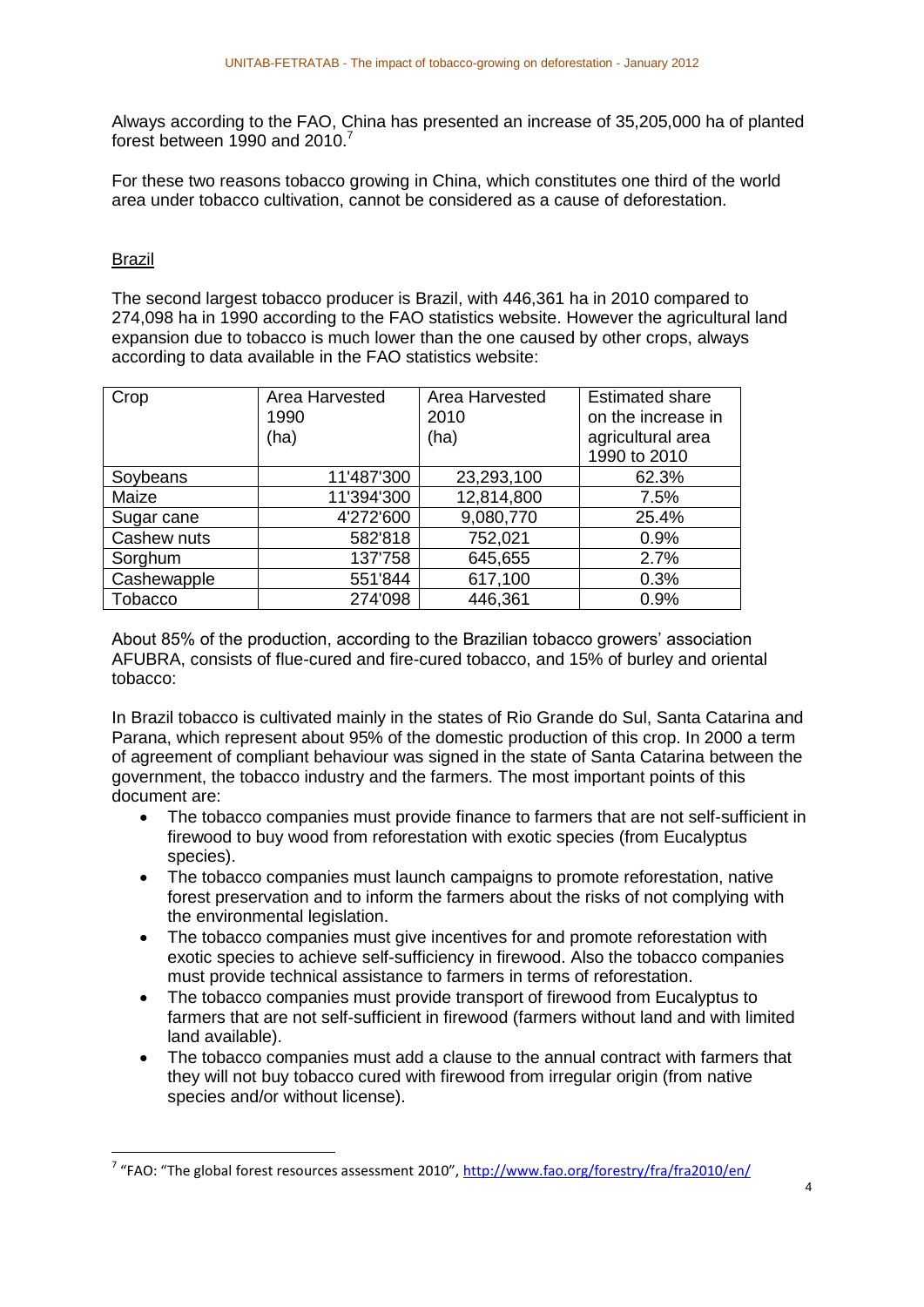- The tobacco companies must not have contracts with farmers who were sued by the Environmental Protection Agency.
- The tobacco companies must provide annually an agreement signed by the farmers identifying the origin of the wood that will be used to cure the flue-cured tobacco.

The tobacco companies signed a similar agreement with the Parana State Environmental Protection Agency, IAP, in 2004. The State of Rio Grande do Sul did not laid down specific conditions, mainly because deforestation in this state is virtually non-existent due to the active control by the environment agency and very high penalties. Also there is good supply of wood (*Eucalyptus sp.* and *Acacia negra*) from independent afforestation schemes.

Even if tobacco growing in Brazil, where the crop represents about 12% of the current world surface cultivated with tobacco, shows land expansion, it is totally self-sufficient in terms of wood for curing.

A study by the Institute of Environmental Research of Amazonia shows that the major drivers of deforestation in Brazil are land clearance for cattle grazing and logging, followed by cultivation of soybeans. There is no mention of tobacco among the major causes of deforestation.<sup>8</sup> Also the National Wildlife Federation recognizes that three quarters of deforestation in Brazil is driven by cattle grazing, with no mention whatsoever of tobacco.<sup>9</sup> Another study from Greenpeace shows that soybean farming is one the major causes of deforestation in Brazil, again with no mention of tobacco.<sup>10</sup>

# India

**.** 

The third largest tobacco producer in the world is India, with 459,600 ha of tobacco cultivated land in 2010, compared to 413,100 ha in 1990 according to the FAO statistics website: even if there has been some land expansion in tobacco cultivation, it is negligible compared to what happened with other crops, according to the data in the FAO statistics website.

| Crop          | Area       | Area       | Estimated share on the   |
|---------------|------------|------------|--------------------------|
|               | Harvested  | Harvested  | increase in agricultural |
|               | 1990       | 2010       | area                     |
|               | (ha)       | (ha)       | 1990 to 2010             |
| <b>Banana</b> | 365,000    | 844,000    | 5.4%                     |
| Potatoes      | 940,000    | 1,835,300  | 10.2%                    |
| Cotton        | 7,439,600  | 11,000,000 | 40.6%                    |
| Sugarcane     | 3,439,000  | 4,200,000  | 8.7%                     |
| Wheat         | 23,501,900 | 28,520,000 | 57.3%                    |
| Tobacco       | 413,000    | 459,600    | 0.5%                     |

<sup>&</sup>lt;sup>8</sup> Instituto de Pesquisa Ambiental da Amazonia, « Tropical deforestation and climate change », 2005, <http://www.rainforestcoalition.org/documents/Tropicaldeforestationandclimatechange.pdf>

National Wildlife Federation: « From Major Driver of Deforestation and Greenhouse Gas Emissions to Forest Guardians? New Developments in Brazil's Amazon Cattle Industry", 2010, [http://www.nwf.org/Global-](http://www.nwf.org/Global-Warming/Policy-Solutions/~/media/4878226C49BF48EB9EB54C1B7C616327.ashx)[Warming/Policy-Solutions/~/media/4878226C49BF48EB9EB54C1B7C616327.ashx](http://www.nwf.org/Global-Warming/Policy-Solutions/~/media/4878226C49BF48EB9EB54C1B7C616327.ashx) (as accessed on 13 January 2012)

<sup>&</sup>lt;sup>10</sup> Greenpeace : « Cargill – Eating up the Amazon », 2006[, http://www.greenpeace.org.br/amazonia/pdf/cargill.pdf](http://www.greenpeace.org.br/amazonia/pdf/cargill.pdf) (as accessed on 13 January 2012)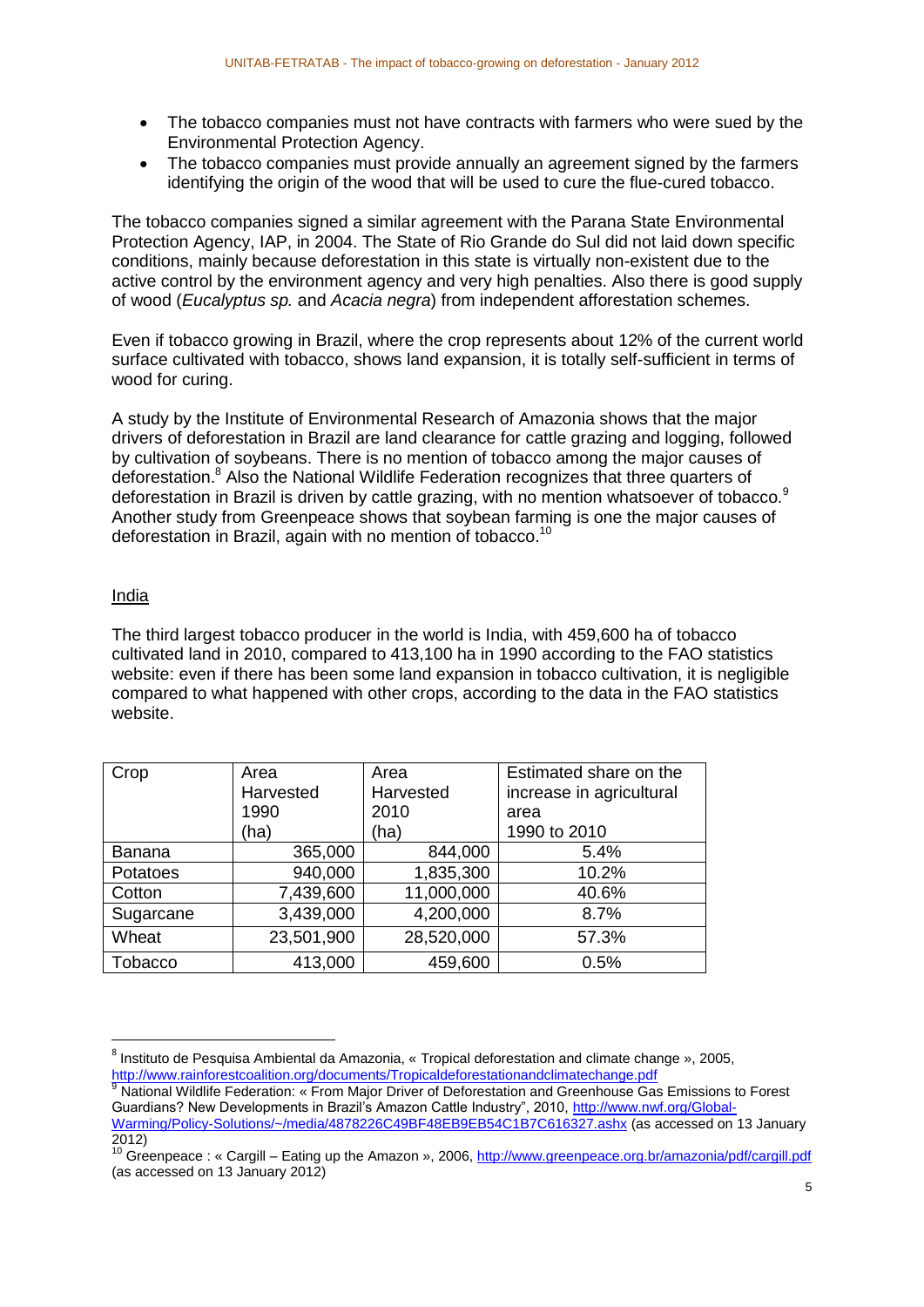India is one of the countries where population has increased considerably in the last 20 years, passing from 849 million in 1990 to 1,171 million in 2010, reflected in the increase of land under edible crops.<sup>11</sup>

The Tobacco Board (part of the Ministry of Commerce and Industry) informs that the average production of flue-cured tobacco is 300,000 MT/year, when the country production in the country is 755,000 MT/year. With a small exception of Kentucky fire-cured tobacco, all other tobacco types in India are sun-cured or air-cured and do not require wood for curing. Therefore flue-cured tobacco accounts for only 35% of tobacco production in India and, according to an independent study, 37% of the flue-cured tobacco uses wood for curing while the rest is cured by agricultural waste.<sup>12</sup>

According to the India Tobacco Board, "growers use coal, wood or other materials like briquettes for curing of tobacco. The Tobacco Board obtains indents from the interested growers and arranges coal from M/s. Singareni Collieries, delivered at the growers' barn site in Andhra Pradesh & Karnataka. Since 2006-07 the growers' indent for supply of coal has been decreasing due to various reasons and the growers are using mostly wood and other materials. Most of the farmers in Andhra Pradesh use the wood of *Prosophis juliflora*, a wild shrub grown on roadsides, vacant lands, wastelands, on the bunds of rivers/ rivulets etc. for curing tobacco. The stubbles of Eucalyptus, Casuarina, subabul from the social forestry also accounts for a bulk of tobacco curing materials. In Karnataka, coffee husk, paddy husk, maize cobs and coconut shells are used for tobacco curing. Briquettes made of agri-waste are also under usage in Karnataka. Owing to sharp increase in wood material costs due to competition from bio power plants, the Board advises the farmers to raise their own wood fuel to meet their requirements for curing of tobacco."<sup>13</sup>

The Tobacco Board of India also promotes reforestation among tobacco farmers and research on solar energy to fuel tobacco curing barns.<sup>14</sup>

Tobacco is also not recorded as a major cause of deforestation in India according to NGO's reports which analyses the major causes of deforestation in this country. <sup>15</sup>. In addition, the FAO reports that India has increased its forest cover in the last five years, with an increase of 1.48 million ha of forest or woodlots/year.<sup>16</sup>

Therefore tobacco growing in India, which represents 11.5% of tobacco growing in the world, seems to have no impact on deforestation.

# United States of America

1

The fourth largest producer of tobacco is the United States. According to the FAO statistic website, the production of tobacco in 2010 covered 136,561 ha, while in 1990 it covered

 $12$  School of Management for Infrastructure and Development Studies: "Economics of tobacco – An overview", [http://www.minds-india.org/Soft%20copies%20of%20STEM%20Project%20Reports/Microsoft%20Word%20-](http://www.minds-india.org/Soft%20copies%20of%20STEM%20Project%20Reports/Microsoft%20Word%20-%20Economics%20of%20Tobacco%20in%20India.pdf) [%20Economics%20of%20Tobacco%20in%20India.pdf](http://www.minds-india.org/Soft%20copies%20of%20STEM%20Project%20Reports/Microsoft%20Word%20-%20Economics%20of%20Tobacco%20in%20India.pdf) (as accessed on 16 January 2012)

<sup>&</sup>lt;sup>11</sup> World Bank, "Indicators Database",

<http://data.worldbank.org/indicator/SP.POP.TOTL/countries?display=default>

<sup>&</sup>lt;sup>13</sup> India Tobacco Board : « Supply of inputs »[, http://tobaccoboard.com/content/view/40/67/lang,english/](http://tobaccoboard.com/content/view/40/67/lang,english/) (as accessed on 16 January 2012)

<sup>14</sup> <http://tobaccoboard.com/content/view/58/74/lang,english/>

<sup>&</sup>lt;sup>15</sup> World Rainforest Movement, "Underlying Causes of Deforestation and Forest Degradation", [\(http://www.wrm.org.uy/deforestation/Asia/India.html\)](http://www.wrm.org.uy/deforestation/Asia/India.html), Environment Action Group India [\(http://enviroscope.iges.or.jp\)](http://enviroscope.iges.or.jp/)

<sup>&</sup>lt;sup>16</sup> FAO: "The global forest resources assessment 2010", <http://www.fao.org/forestry/fra/fra2010/en/>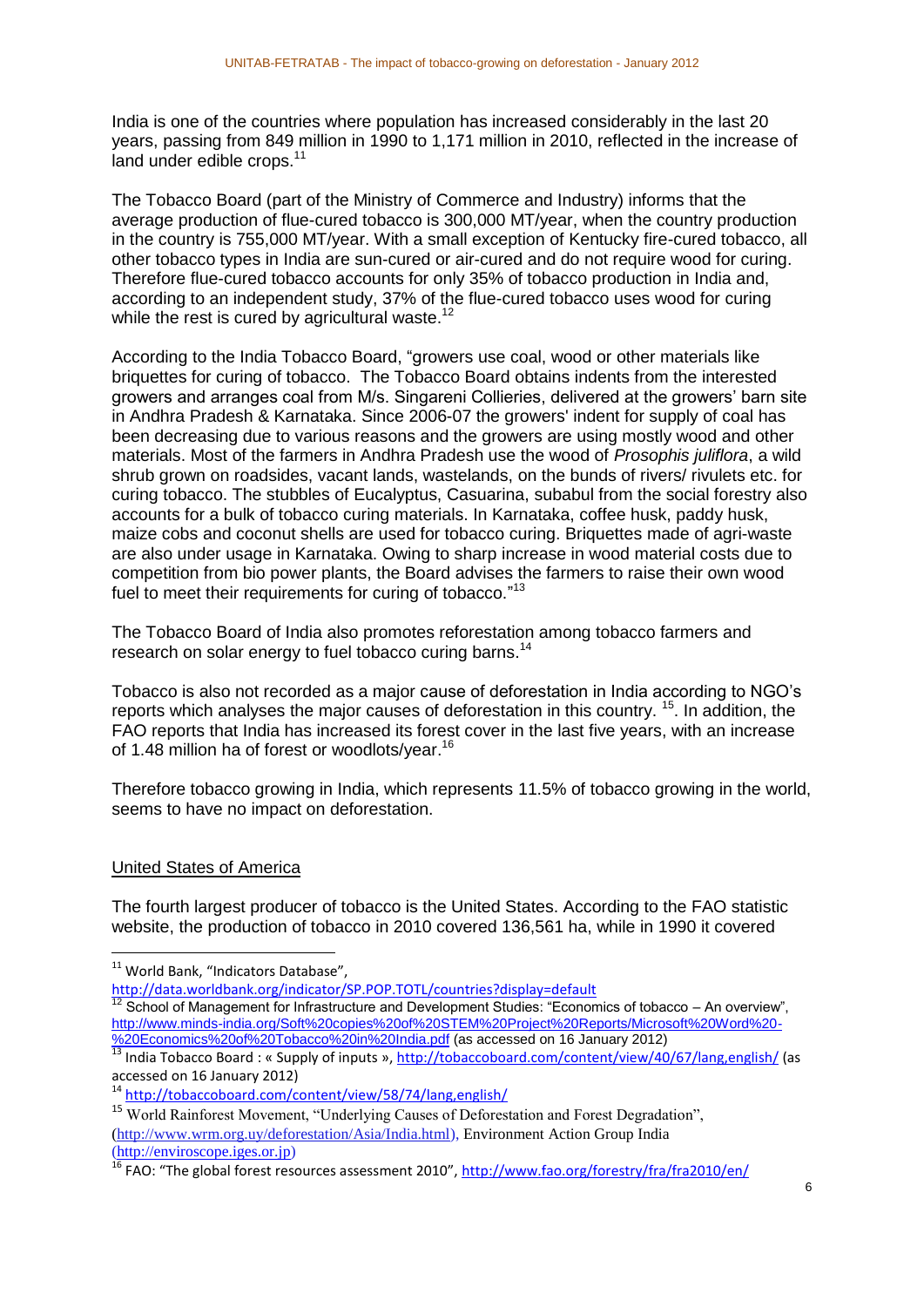296,760 ha, therefore it is impossible to speak of deforestation linked to cultivated land increase.

Approximately 50% of tobacco produced in the U.S. is flue-cured, and propane is the primary fuel used in the process. Almost all bulk-curing barns built since the early 1970s are equipped with propane gas burners.<sup>17</sup>

#### Indonesia

 $\overline{a}$ 

The fifth largest tobacco producer in the world is Indonesia, representing about 6.3% of the world surface cultivated with tobacco. According to the FAO statistics website Indonesia had a surface cultivated with tobacco of 251,300 ha in 2010 versus 235,866 ha in 1990. The growth of cultivated surface is minimal compared to that of other crops.

| Crop     | Area<br>Harvested<br>1990<br>(ha) | Area Harvested<br>2010<br>(ha) | Estimated share on the increase in<br>agricultural area<br>1990 to 2010 |
|----------|-----------------------------------|--------------------------------|-------------------------------------------------------------------------|
| Coconuts | 2,261,560                         | 3,080,700                      | 8.1%                                                                    |
| Maize    | 3,158,090                         | 4,143,250                      | 9.8%                                                                    |
| Palm oil | 673,033                           | 5,000,000                      | 42.9%                                                                   |
| Rice     | 10,502,400                        | 13,244,200                     | 27.2%                                                                   |
| Rubber   | 1,865,610                         | 3,064,600                      | 11.9%                                                                   |
| Tobacco  | 235,866                           | 251,300                        | 0.15%                                                                   |

Indonesia experienced a population growth of 30% in the last 20 years, passing from 185 million people in 1990 to 240 million in 2010%.<sup>18</sup>

According to a study of the Tobacco Free Initiative and the WHO, out of the total tobacco production of Indonesia only 25% needs fuel for curing. Sun-cured Indonesia type accounts for about 64% of all tobacco production in Indonesia, followed by Virginia (25%) and dark aircured tobacco  $(11\%)$ <sup>19</sup>

NGO studies on major drivers for deforestation in Indonesia do not highlight tobacco as one of these.<sup>20</sup> Therefore the contribution of Indonesian tobacco to deforestation can be considered very small. Also one of the major studies on deforestation linked to tobacco admits that "possible pressures emerging from the wood use of tobacco are not yet felt in Cambodia, Laos, Myanmar (Burma), Malaysia, and Indonesia (with low-to-minor cropspecific deforestation and still with large, forested areas)."<sup>21</sup>

<http://data.worldbank.org/indicator/SP.POP.TOTL/countries?display=default>

<sup>19</sup> WHO/HNP discussion paper: "Smallholder tobacco growing in Indonesia: Cost and profitability compared to other agricultural enterprises", 2006,

<sup>&</sup>lt;sup>17</sup> Propane Education and Consumer Council: "Tobacco Curing",

<http://www.choosepropane.org/cefarmcropstobacco.cfm> (as accessed on 16 January 2012)  $18$  World Bank, "Indicators Database",

[http://siteresources.worldbank.org/HEALTHNUTRITIONANDPOPULATION/Resources/281627-](http://siteresources.worldbank.org/HEALTHNUTRITIONANDPOPULATION/Resources/281627-1095698140167/KeyserINDTobaccoGrowingFinal.pdf) [1095698140167/KeyserINDTobaccoGrowingFinal.pdf](http://siteresources.worldbank.org/HEALTHNUTRITIONANDPOPULATION/Resources/281627-1095698140167/KeyserINDTobaccoGrowingFinal.pdf)

<sup>&</sup>lt;sup>20</sup> World Rainforest Movement [\(http://www.wrm.org.uy](http://www.wrm.org.uy/) ), Center for International Forestry Research [\(http://www.cifor.cgiar.org/\)](http://www.cifor.cgiar.org/)

<sup>&</sup>lt;sup>21</sup> H. Geist: "Global assessment of deforestation related to tobacco farming", 1999, published in Tobacco Control,<http://tobaccocontrol.bmj.com/content/8/1/18.full>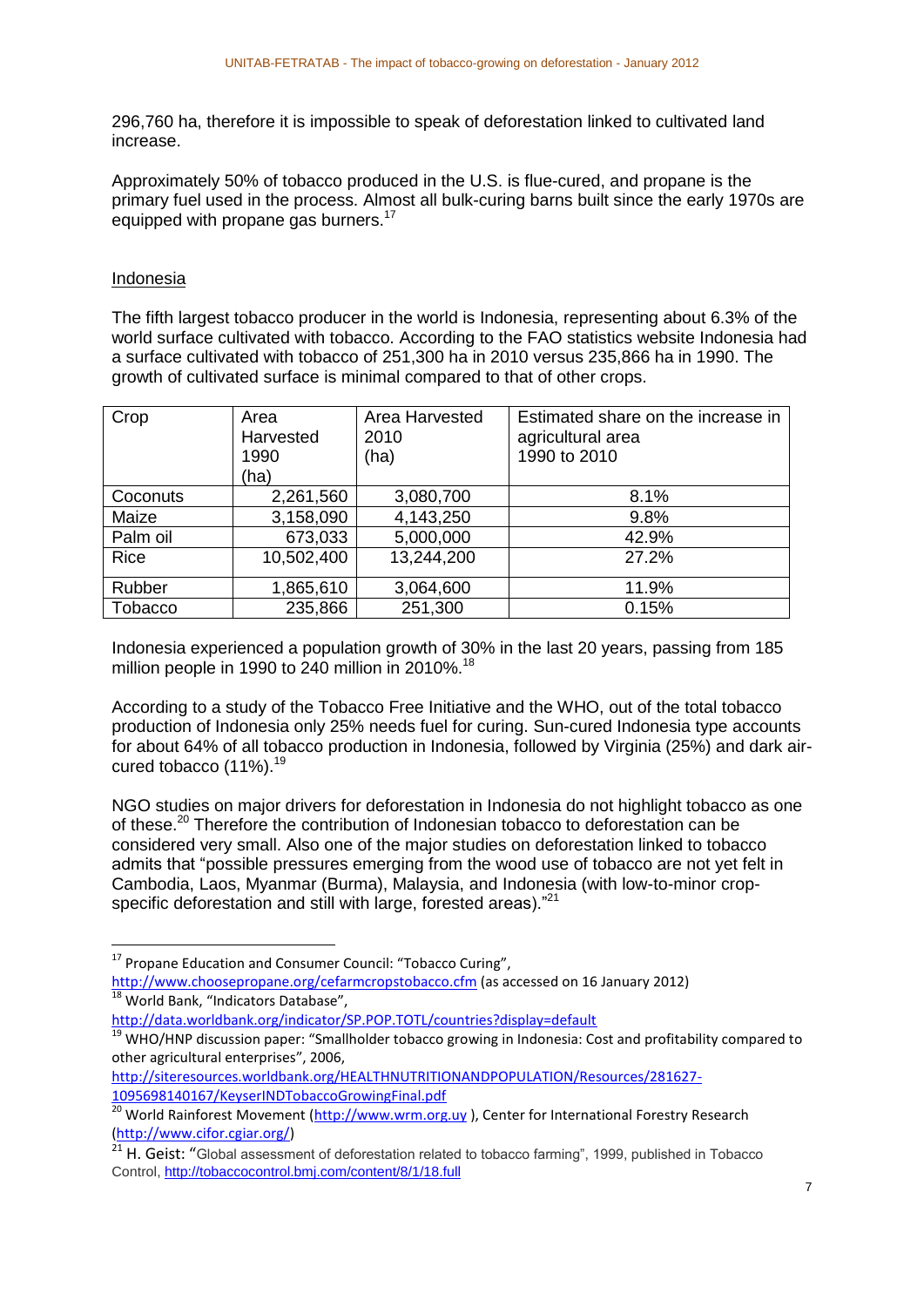It is clear from a study presented at the IUFRO (International Union of Forest Research Organizations)  $20<sup>th</sup>$  world congress that Indonesia and Thailand were already using rubber wood for tobacco curing in the  $1990s.<sup>22</sup>$ 

# Malawi

**.** 

The sixth largest tobacco producer in the world is Malawi, representing 4.5% of the total area cultivated with tobacco in the world: according to the FAO statistics website, the area cultivated with tobacco in Malawi reached 180,600 ha in 2010 compared to 100,110 ha in 1990. However land expansion in tobacco growing is small compared to the expansion of many other crops, according to the FAO statistics website:

| Crop              | <b>Area Harvested</b><br>1990 (ha) | <b>Area Harvested</b><br>2010 (ha) | Estimated share on the increase in<br>agricultural area 1990 to 2010 |
|-------------------|------------------------------------|------------------------------------|----------------------------------------------------------------------|
| <b>Beans</b>      | 150'000                            | 217,700                            | 7.7%                                                                 |
| <b>Groundnuts</b> | 48'185                             | 260,000                            | 24.1%                                                                |
| Potatoes          | 34'299                             | 241,400                            | 23.6%                                                                |
| Cassava           | 61'506                             | 149,400                            | 10%                                                                  |
| Maize             | 1,343,780                          | 1,655,000                          | 37.5%                                                                |
| Pigeon peas       | 110'000                            | 236,100                            | 14.4%                                                                |
| Rice              | 29'042                             | 58,500                             | 3.4%                                                                 |
| <b>Millet</b>     | 19'583                             | 38,800                             | 2.2%                                                                 |
| Tobacco           | 100'110                            | 180,600                            | 9.2%                                                                 |

The population increased nearly 60% in the last 20 years, from 9.38 million people in 1990 to 14.9 million people in 2010.<sup>23</sup> This certainly must have had a significant influence on deforestation linked to population pressure.

In Malawi 90% of the total production is Burley tobacco, which does not need fuel for curing and uses only a very small amount of wood to build curing sheds. On the other hand, a study published by the International Institute for Environment and Development in the UK investigates the impact that charcoal has on deforestation. 231,177 metric tons of charcoal are necessary only for the consumption of the population in the main four urban areas of Malawi, the production of which involves the cutting down of about 15,000 ha of forest per year.<sup>24</sup> According to the 1998 census of Malawi, only 11% of the population lives in the four main urban areas.<sup>25</sup> Therefore the total need of wood for domestic uses should be multiplied by nine, thus bringing the total surface deforested for domestic use to 135,000 ha/year.

A study by the Government of Malawi in 2009 shows that that the domestic consumption of wood is over 8 million tons/year, while the consumption of wood for tobacco curing is 102,000 tons/year, and the consumption of wood for tea drying per year is 87,000 tons/year. This puts tobacco curing to 1.2% of wood requirement compared to other domestic uses.<sup>26</sup>

<http://data.worldbank.org/indicator/SP.POP.TOTL/countries?display=default>

<sup>&</sup>lt;sup>22</sup> T. Hong: "Rubberwood utilization: a success story", <http://www.metla.fi/iufro/iufro95abs/rsp19.htm> <sup>23</sup> World Bank, "Indicators Database",

 $^{24}$  International Institute for Environment and Development (UK): "Charcoal: the reality - A study of charcoal consumption, trade and production in Malawi", 2007,<http://pubs.iied.org/pdfs/13544IIED.pdf> <sup>25</sup>National Statistical Office, Malawi [\(http://www.nso.malawi.net/\)](http://www.nso.malawi.net/)

<sup>&</sup>lt;sup>26</sup> Government of Malawi: "Malawi Biomass Energy Study", 2009, [http://www.euei](http://www.euei-pdf.org/uploads/media/14_BEST_Malawi_(revised).pdf)[pdf.org/uploads/media/14\\_BEST\\_Malawi\\_\(revised\).pdf](http://www.euei-pdf.org/uploads/media/14_BEST_Malawi_(revised).pdf)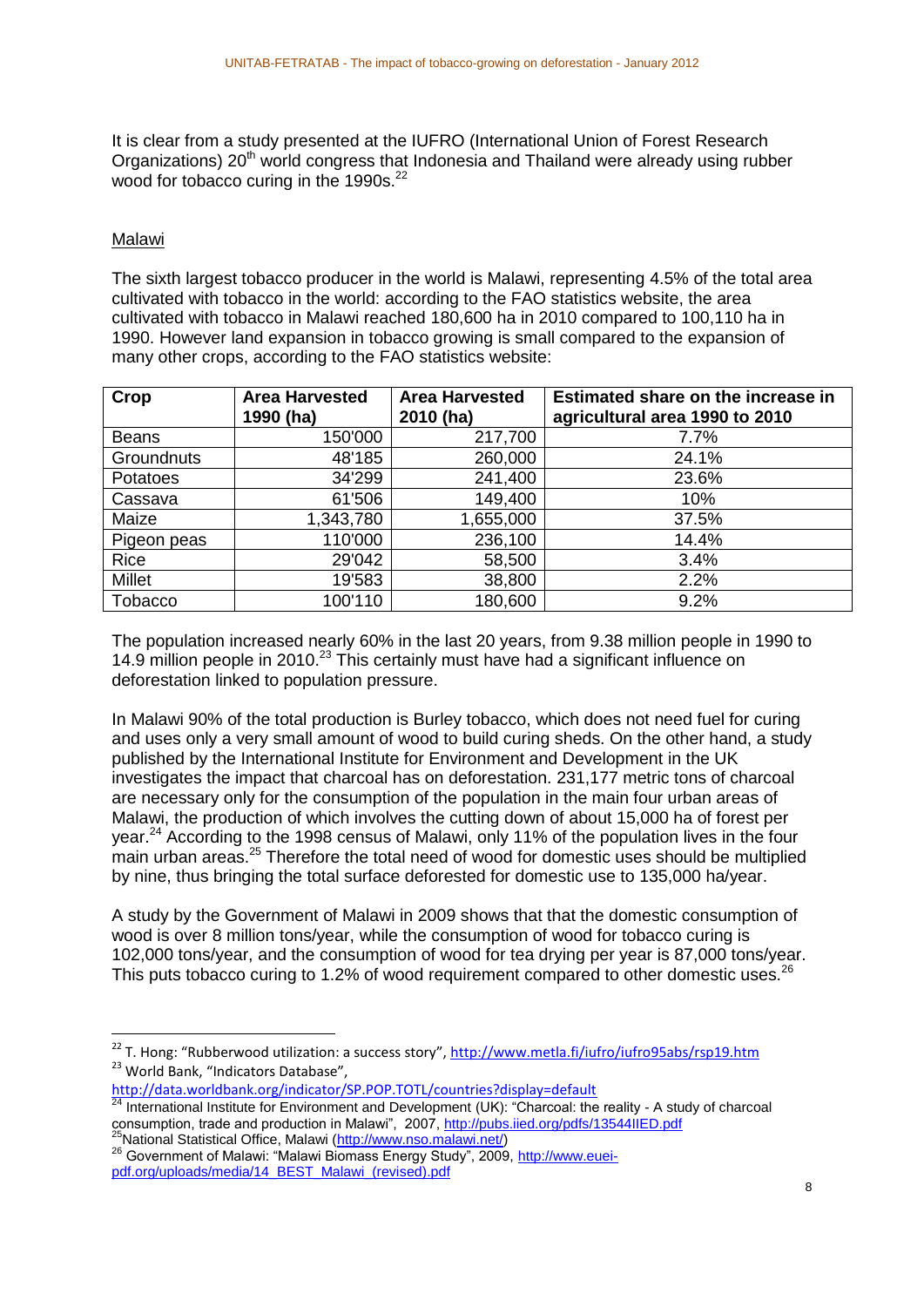The tobacco sector sensitizes farmers on the issue of sustainable wood use. The Forestry Department of Malawi mentions the training of local communities in forest management provided by one of the two major tobacco dealers of Malawi, Limbe Leaf.<sup>27</sup>

The tobacco sector works with NGOs to develop better technologies to cure tobacco. The major leaf supplier Alliance One was reported to work with the German Agency for Technical cooperation GTZ in a regional programme (ProBEC) in Southern Africa on fuel reduction technology to decrease the need of wood in flue-cured tobacco barns, by building the socalled "rocket barns".<sup>28</sup>. In a different report the same organization reported working with the two major tobacco companies of Malawi, Alliance One and Limbe Leaf, on the development of a curing technology that increases fuel wood efficiency by more than 60% for new barns and 50% for modified existing barns. Other components of the cooperation were the setting up a barn supply structure to ensure that the new technology reaches the smallholder farmers, and a close cooperation with The Agriculture Research and Extension Trust (ARET) of Malawi in order to support their role and function for the smallholder tobacco farmers. The results of the tests showed that the rocket barn technology allowed reach a consumption of 3-3.5 kg of wood/kg of dry tobacco.<sup>29</sup>

Imperial Tobacco, the fourth largest tobacco product manufacturer of the world, has also financed research on rocket barns. A detailed report prepared by GTZ/ProBEC for Imperial Tobacco and also for the NGO Total Land Care, very active in Malawi, shows that the rocket barn technology allows a consumption of 1.5-4.9 kg of wood/kg of tobacco according to the barn model compared to 7.6-7.9 kg of wood/kg of dry tobacco necessary with the traditional type of barns.<sup>30</sup>

In the September 2010 newsletter of the Malawi Association of Christian Support, rocket barns are described as "an appropriate, affordable, easy-to-build tobacco barn that reduces wood consumption while improving the quality and quantity of produce, helping both smallholder farmers and the environment. There is no need for complicated tools or parts. Smallholder farmers are not only seeing their yields increase from using the Rocket Barn but are also getting better prices for their tobacco. Rocket barns have been reducing the amount of firewood used by 64% and it is expected that this year's model will reduce it by 75%. The barns are being developed and provided by Hestian Innovation. Almost 1,000 barns have been built."<sup>31</sup>

# Argentina

**.** 

The seventh largest tobacco producer is Argentina, with a surface under tobacco of 75,200 ha in 2010 compared to 43,931 ha in 1990. Argentina represents about 2% of the world area cultivated with tobacco. Even if the area grown with tobacco has increased since 1990, when

<sup>28</sup> GTZ: **"**ProBEC (Programme for Basic Energy and Conservation): "Malawi",

<http://bioenergylists.org/files/Final%20tobacco%20%20report%20for%20Imperial%20sept.pdf>

<sup>31</sup> MACS - Malawi Association of Christian Support: "Nkhani Zaulere", 2010, <http://malawimacs.org/downloads/Nkhani%20Sept%202010.pdf>

<sup>&</sup>lt;sup>27</sup> Department of Forestry, Malawi: "Logistics for PEP participants field Visit, Malawi", 2008, <http://www.povertyenvironment.net/files/PEP15-Field%20Visit.pdf><br>28 GT7: "Drep C (D

<http://www.probec.org/displaysection.php?czacc=&zSelectedSectionID=sec1194855430> (as accessed on 16 January 2012)

<sup>&</sup>lt;sup>29</sup> GTZ: Rocket barn - A brief report from Malawi about the development of new energy efficient barns to cure flue cured tobacco", 2006[, http://betuco.be/stoves/rocket%20barn%20malawi.pdf](http://betuco.be/stoves/rocket%20barn%20malawi.pdf)

<sup>&</sup>lt;sup>30</sup> Peter Scott, GTZ/ProBEC: "Development of Improved Tobacco Curing Barn for Small Holder Farmers in Southern Africa, June 2008,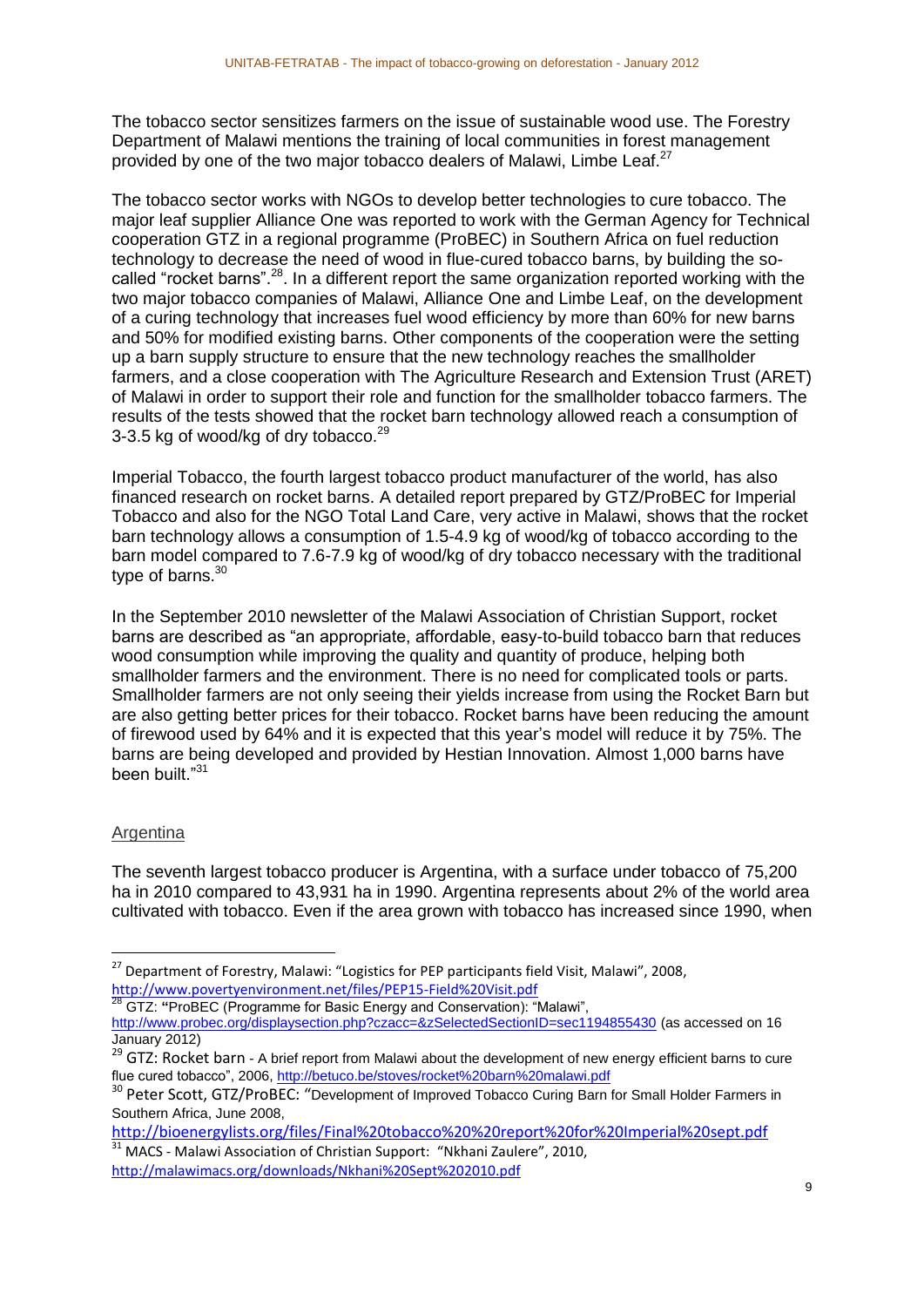it is put in proportion with the total increase of agricultural land and with the increase due to other crops, based on data available in the FAO statistic website, it is negligible:

| Crop          | Area<br><b>Harvested</b><br>1990 (ha) | <b>Area Harvested</b><br>2010 (ha) | <b>Estimated share on the</b><br>increase in agricultural<br>area 1990 to 2010 |
|---------------|---------------------------------------|------------------------------------|--------------------------------------------------------------------------------|
| Soybeans      | 4'961'600                             | 18,130,900                         | 93.7%                                                                          |
| <b>Barley</b> | 148'900                               | 753,310                            | 4.3%                                                                           |
| Maté          | 101'842                               | 204,221                            | 0.7%                                                                           |
| <b>Rice</b>   | 116'620                               | 215,053                            | 0.7%                                                                           |
| Groundnuts    | 165'900                               | 218,828                            | 0.3%                                                                           |
| Tobacco       | 43'931                                | 75,200                             | 0.2%                                                                           |

In addition, only 60% of the tobacco grown in Argentina needs fuel for curing, and growers are in the process of replacing all wood barns with gas-fuelled ones.<sup>32</sup>

The land expansion due to tobacco is minimal compared to other crops, while the amount of tobacco needing wood for curing is now estimated to be only 5% of the total domestic tobacco production.

Production of tobacco is mainly concentrated in cooperatives. The Cooperative of Misiones produces Burley tobacco (not requiring wood for curing) on a surface of about 10,500 ha and has afforested 20,000 ha with woodlots, with a plan of adding 10,000 ha/year over the next few years.<sup>33</sup>

Production of flue-cured tobacco takes place mainly in Jujuy over a surface of 19,000 ha $^{34}$ , where tobacco growers and their association are institutional members of a model forest of about 130,000 ha, established in 1999. Strategic goals of the model forest are: the consolidation of an integrated process for planning and management of the natural resources in the region; the creation of solutions to the uncoordinated administration practices that are current in the natural resource management of the watershed; the involvement of the community in resource management and decision-making; the awareness-raising among the rural and urban populations of the value of conserving and preserving forest resources; the reversal of the process of erosion and deforestation through better land management and the sustainable use of natural resources; the restoration of the native forest and extend the use of sustainable forest management practices; the promotion of economic diversification and optimize the supply of regional products and the encouragement of active participation by the education sector at all levels.<sup>35</sup>

# Pakistan

1

The eight largest tobacco producing country is Pakistan, which represents about 1.5% of the land surface grown with tobacco. Tobacco cultivation increased from 40,911 ha in 1990 to

 $32$  Republic of Argentina, Salta Province: "Economia y Produccion – Produccion tabacalera", <http://www.economiadesalta.gov.ar/tabaco.htm> (as accesssd on 19 January 2012)

<sup>&</sup>lt;sup>33</sup> CTM, Cooperativa Tabacalera de Misiones,<http://www.cooptabmis.com/forestacionespanol.html>(as accessed on 19 January 2012)

<sup>&</sup>lt;sup>34</sup> Cooperativa de Tabacaleros de Jujuy, <http://200.43.187.13/cooperativa/home.asp?Idioma=2> (as accessed on 19 January 2012)

<sup>&</sup>lt;sup>35</sup> International Model Forest Network: "Jujuy Model Forest", <http://www.imfn.net/index.php?q=node/276> (as accessed on 19 January 2012)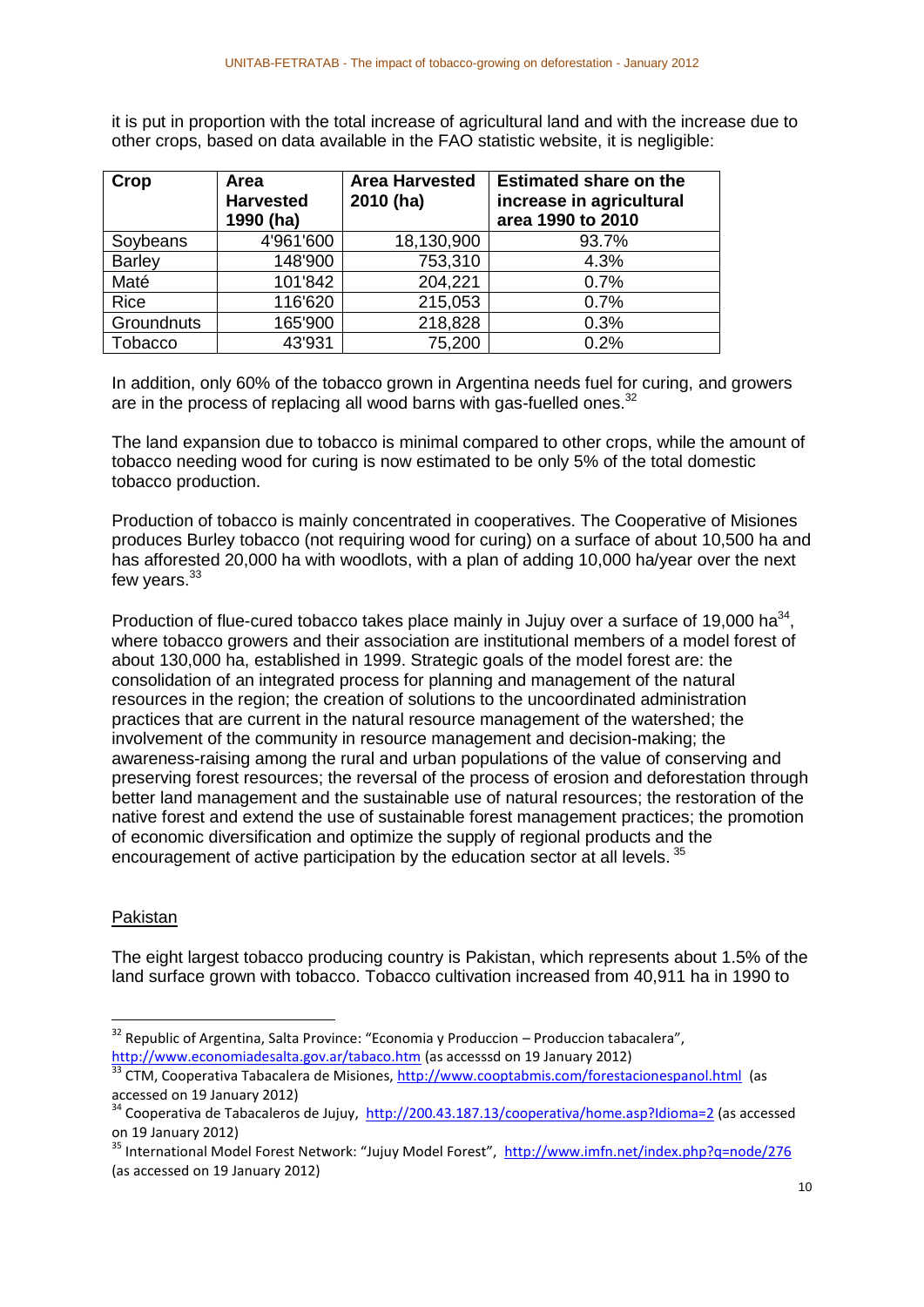55,800 ha in 2010, but this increase is minimal compared to the increase of cultivated land of other crops, as it can be evinced from the data available in the FAO website:

| Crop      | <b>Area Harvested</b><br>1990 (ha) | <b>Area Harvested</b><br>2010 (ha) | <b>Estimated share on the</b><br>increase in agricultural area<br>1990 to 2010 |
|-----------|------------------------------------|------------------------------------|--------------------------------------------------------------------------------|
| Rice      | 2,112,700                          | 2,365,000                          | 15.1%                                                                          |
| Cotton    | 2,662,200                          | 2,689,000                          | 1.6%                                                                           |
| Sugarcane | 854,300                            | 942,800                            | 5.3%                                                                           |
| Wheat     | 7,844,500                          | 9,131,600                          | 77.1%                                                                          |
| Tobacco   | 40,911                             | 55,800                             | 0.9%                                                                           |

About 46% is flue-cured production, according to the Pakistan Tobacco Board. Neither the FAO nor environmental NGO's recognize tobacco as a major cause of deforestation.<sup>36</sup>

The population of Pakistan increased 55% in the last 20 years, passing from 112 million people in 1990 to 173 million in 2010.<sup>37</sup> This certainly has played a role in deforestation linked to population pressure, since it has been estimated that 70–79% of Pakistani households use fuel wood as a main source of energy.<sup>38</sup>

#### Zimbabwe

 $\overline{\text{Zimbabwe}}$  currently is the 9<sup>th</sup> largest producer of tobacco with a cultivated surface of 94,175 ha in 2010 versus 60,103 in 1990. The situation of Zimbabwe is probably the most difficult to assess as a result of the political situation and the new land tenure policy of the government. The cultivated land of most crops decreased in the 20 years between 1990 and 2010 with the exception of a few, as indicated by the FAO website, therefore it is possible to think that most of the current cultivation of tobacco is taking place on areas previously cultivated with other crops.

| Crop          | <b>Area Harvested</b><br>1990 (ha) | <b>Area Harvested</b><br>2010 (ha) | <b>Estimated share on the</b><br>increase in agricultural area<br>1990 to 2010 |
|---------------|------------------------------------|------------------------------------|--------------------------------------------------------------------------------|
| Maize         | 1,145,870                          | 1,362,560                          | 54.3%                                                                          |
| <b>Millet</b> | 233,260                            | 237,818                            | 1.5%                                                                           |
| Sorghum       | 135,557                            | 272,679                            | 34.4%                                                                          |
| Sugarcane     | 32,279                             | 39,000                             | 1.7%                                                                           |
| Tobacco       | 60,103                             | 94,175                             | 8.6%                                                                           |

As acknowledged by the International Tobacco Control Network in 1994, Zimbabwe, then the fourth largest producer, mostly used coal to cure tobacco.<sup>39</sup> It therefore appears that the current use of trees is a novelty in tobacco farming, also confirmed by the comments of a local journalist: "Zimbabwe's land reform programme marked the increase in the number of

<sup>37</sup> World Bank, "Indicators Database",

<http://www.mtnforum.org/sites/default/files/pub/5146.pdf>

 $\overline{a}$  $36$  FAO: "The Underlying Causes of Deforestation and Forest Degradation in Pakistan", <http://www.fao.org/docrep/article/wfc/xii/0983-b1.htm>

<http://data.worldbank.org/indicator/SP.POP.TOTL/countries?display=default> J. Ali, T. Benjaminsen: "Fuelwood, Timber and Deforestation in the Himalayas",

**The International Tobacco-Control Network: "Selected documents: Tobacco and Deforestation in the** 39 The International Tobacco-Control Network: "Selected documents: Tobacco and Deforestation in the Developing World 04/12/97 - *Simon Chapman* - Tobacco Control 1994;3:191-3",

<http://www.globalink.org/tobacco/docs/misc-docs/9712deforestation.shtml> (as accessed on 19 January 2012).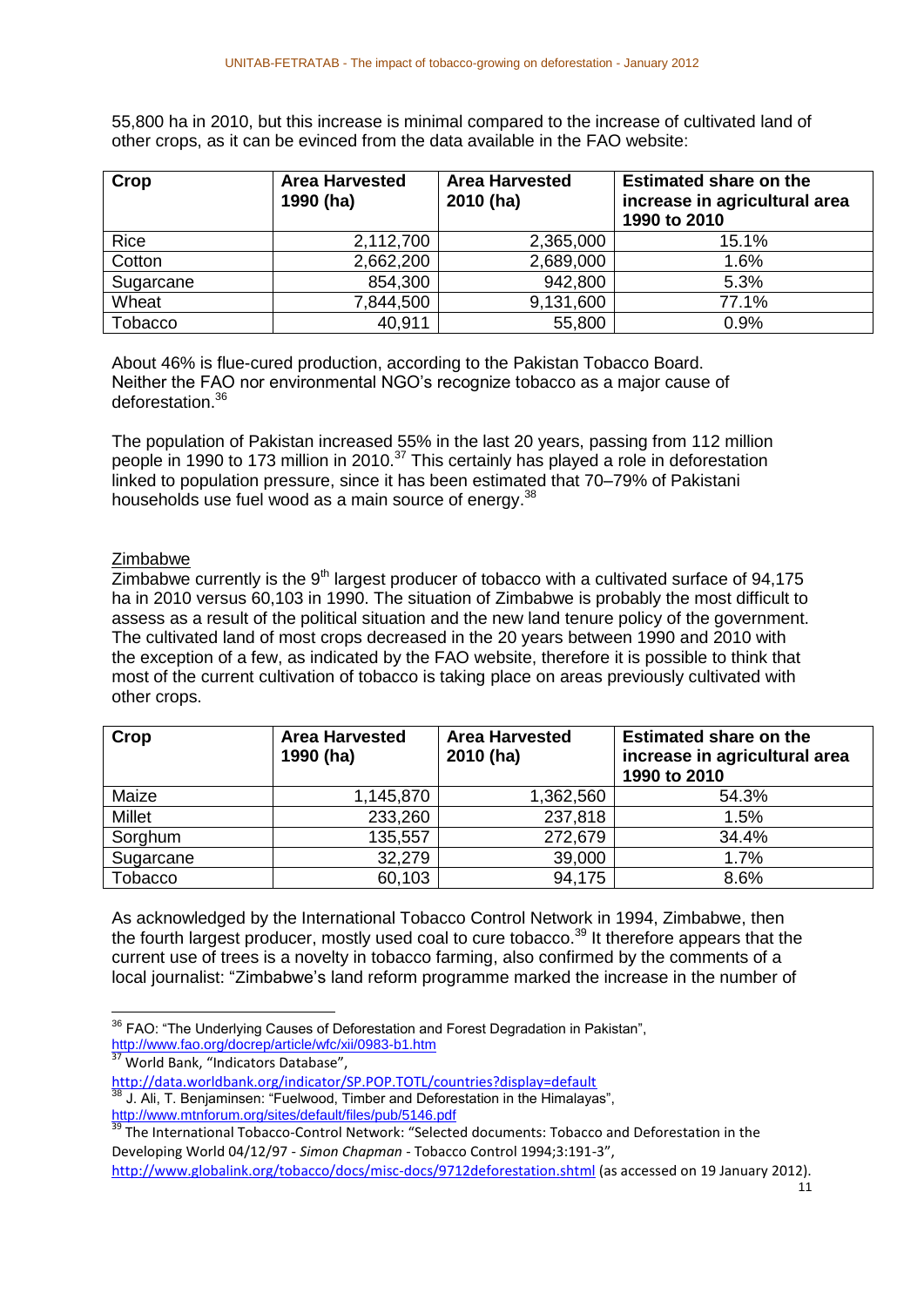small-scale tobacco growers in the country. This has resulted in a massive shift in the tobacco-growing base, previously dominated by a few commercial white farmers who produced the bulk of the crop. However the change in the tobacco grower base has led to a major shift in the source of energy to cure tobacco from the traditional coal with wood now being preferred as an alternative. While coal supplies over the past years have been erratic, the collapse of the country's railway system resulted in high costs of transporting coal from major sources to tobacco farms. Consequently unsustainable harvesting of trees for tobacco curing continues threatening the country's indigenous and commercial woodlands, which are of economic importance to the country. The Forestry Commission of Zimbabwe says it is engaging farmers to plant fast growing tree species such as eucalyptus for tobacco curing as a way of conserving forests and providing affordable fuel to sustain tobacco farming."<sup>40</sup>

The only coal mine still operating in Zimbabwe is also making efforts to regularly supply tobacco farmers to enable them to cure their crop. <sup>41</sup>

# Italy

**.** 

Italy is the  $10<sup>th</sup>$  largest tobacco producer in the world. However the tobacco-cultivated area passed from 87,707 ha in 1990 to 21,600 ha in 2010 according to the FAO website. It is hardly possible to talk about deforestation through land increase.

The protocols issued by the Ministry of Agriculture for the production of flue-cured tobacco, which represents about half of the Italian production, recommend the use of gas as fuel for curing.<sup>42</sup>

#### Ten countries make up for 10% of the world surface under tobacco

Ten other countries produce 10% of the tobacco grown world-wide: Turkey, Zambia, Mozambique, North Korea, Tanzania, Bangladesh, Vietnam, Thailand, Bulgaria, South Korea. Only five of these countries experienced some land increase in tobacco cultivation.

The same approach will be taken for these countries to show the impact of cultivation expansion and methods of curing and to put them in perspective with other factors possibly affecting deforestation.

 $^{40}$  The Herald: "Zimbabwe: Woodlots – Alternative source to curing tobacco, April 2010, <http://allafrica.com/stories/201004010463.html> (as accessed on 19 January 2012)

<sup>&</sup>lt;sup>41</sup> Zimbabwe Broadcasting Company: "Hwange Colliery in partnership with RDC's"[, http://www.zbc.co.zw/news](http://www.zbc.co.zw/news-categories/business/3017-hwange-colliery-in-partnership-with-rdcs.html)[categories/business/3017-hwange-colliery-in-partnership-with-rdcs.html](http://www.zbc.co.zw/news-categories/business/3017-hwange-colliery-in-partnership-with-rdcs.html) (as accessed on 26 January 2012)

 $42$  Italian Ministry of Agriculture: "Disciplinare di produzione del tabacco Virginia Bright", <http://www.ritab.it/portale/static/disciplinareProduzioneTabaccoVirginiaBright.pdf> (as accessed on 19 January 2012)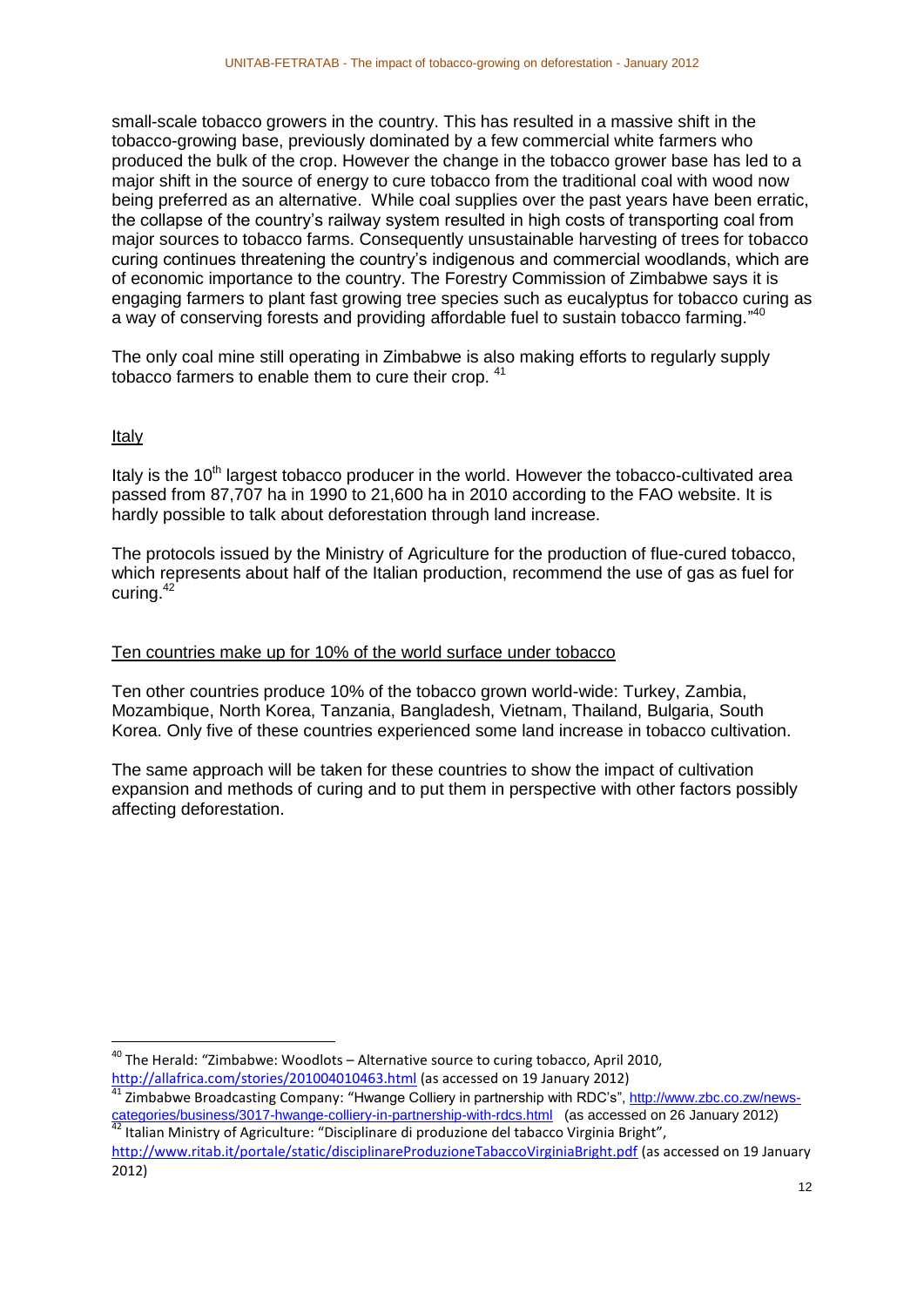| <b>Country</b>  | <b>Tobacco</b><br>ha in 1990 | <b>Tobacco</b><br>ha in 2000 | <b>Tobacco</b><br>cultivation<br>increase | % versus<br>total world<br>production<br>2010 | <b>Method of curing</b>           |
|-----------------|------------------------------|------------------------------|-------------------------------------------|-----------------------------------------------|-----------------------------------|
| Turkey          | 320,236                      | 80,977                       | <b>No</b>                                 | 2%                                            | 97% sun cured                     |
| Zambia          | 5,071                        | 59,988                       | Yes                                       | 1.5%                                          | 50% air cured &<br>50% flue-cured |
| Mozambique      | 2,853                        | 59,200                       | Yes                                       | 1.5%                                          | 90% air cured &<br>10% flue-cured |
| North Korea     | 35,593                       | 51,800                       | Yes                                       | 1.3%                                          | Unknown                           |
| Tanzania        | 20,574                       | 40,500                       | Yes                                       | 1%                                            | 100% flue-cured                   |
| Bangladesh      | 45,070                       | 38,270                       | No.                                       | 0.9%                                          | 50% air-cured,<br>50% flue-cured  |
| Vietnam         | 26,478                       | 31,484                       | Yes                                       | 0.8%                                          | 80% flue-cured                    |
| Thailand        | 63,095                       | 30,641                       | <b>No</b>                                 | 0.8%                                          | 35% flue-cured,<br>65% air-cured  |
| <b>Bulgaria</b> | 52,897                       | 25,161                       | No                                        | 0.6%                                          | 100% sun cured                    |
| South Korea     | 31,329                       | 14,000                       | <b>No</b>                                 | 0.3%                                          | 60% flue-cured,<br>40% air-cured  |
| <b>Total</b>    | 603,196                      | 432,021                      |                                           |                                               |                                   |

# **Turkey**

In Turkey, the land under tobacco cultivation currently represents 2% of the tobacco cultivated land at world level. The tobacco cultivated surface decreased from 320,236 ha in 1990 to 80,977 ha in 2010. According to the FAO, 97% of the crop is oriental tobacco which is dried under the sun.<sup>43</sup> Therefore it is impossible to say that tobacco growing in Turkey contributes to deforestation.

# Zambia

 $\overline{a}$ 

In Zambia, tobacco cultivation has grown considerably in the last 20 years, representing an important cash crop for the country. However, the production surface of tobacco remained below 9,000 ha/year until 2000, and it increased considerably only in the last 10 years.

| Crop           | Area<br><b>Harvested</b><br>1990 (ha) | <b>Area Harvested</b><br>2010 (ha) | <b>Estimated share on the</b><br>increase in agricultural<br>area 1990 to 2010 |
|----------------|---------------------------------------|------------------------------------|--------------------------------------------------------------------------------|
| Cassava        | 103,159                               | 198,000                            | 12.9%                                                                          |
| Maize          | 763,227                               | 1,080,560                          | 43.2%                                                                          |
| Cotton         | 64,036                                | 120,000                            | 7.6%                                                                           |
| Sugar cane     | 11,974                                | 38,500                             | 3.7%                                                                           |
| <b>Tobacco</b> | 5,071                                 | 59,988                             | 7.5%                                                                           |
| Groundnuts     | 70,000                                | 254,566                            | 25.1%                                                                          |

The increase of land under tobacco is small compared to other crops, even if tobacco represents by far the largest exported agricultural commodity and is 7.5 times more profitable per hectare than maize production and 14 times more profitable than cotton.<sup>44</sup>

<sup>&</sup>lt;sup>43</sup> FAO: "Issues in the global tobacco economy", <http://www.fao.org/DOCREP/006/Y4997E/y4997e0j.htm>

<sup>44</sup> Zambia Development Agency: "Agriculture, livestock and fisheries sector profile", www.**zambia**[hc.org.uk](http://www.zambiahc.org.uk/)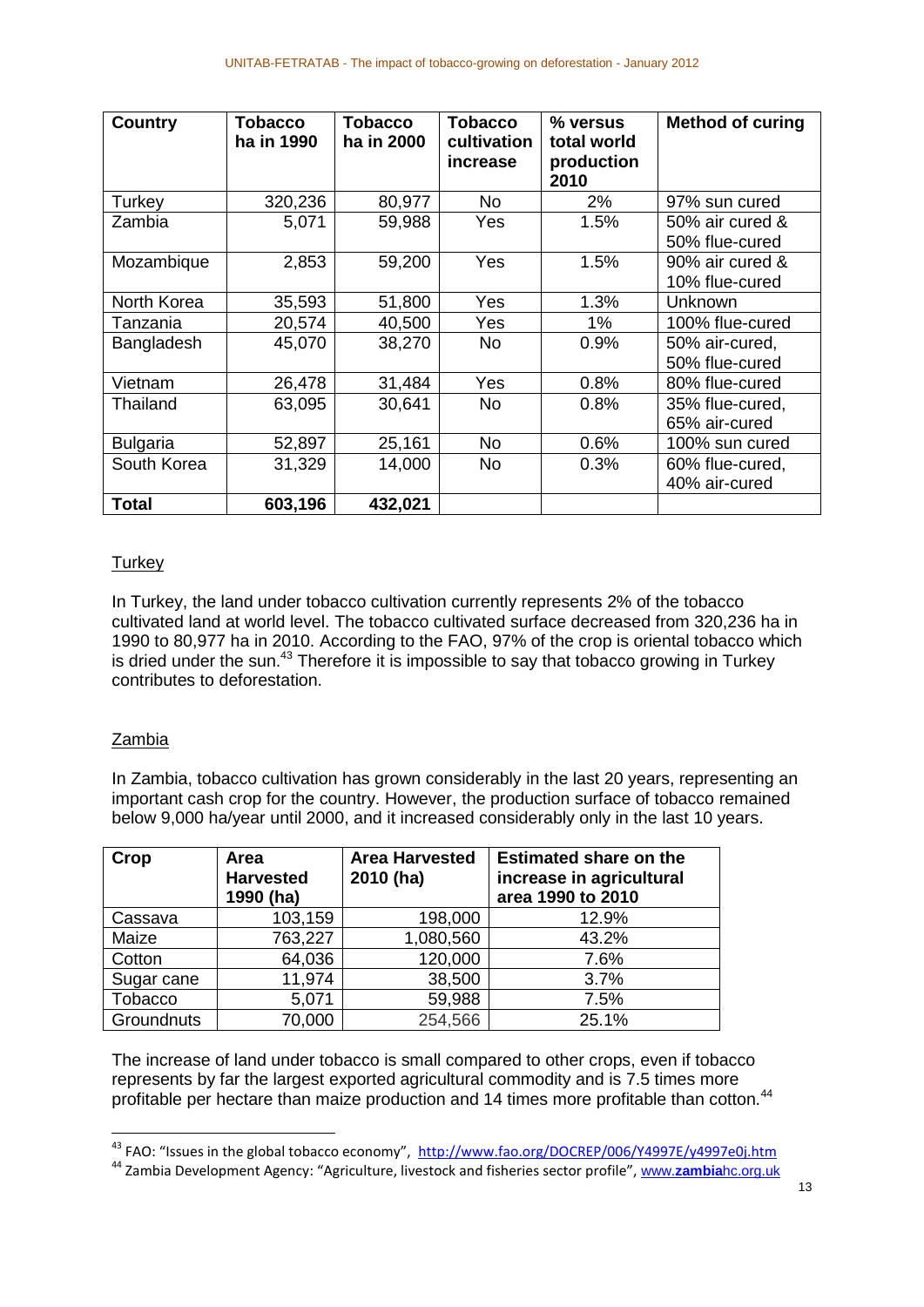The population of Zambia has also increased in the last 20 years, passing from 7.86 million people in 1990 to 13 million in 2010 (65% increase).<sup>45</sup>

A study by the UN Center reports that "Commercial farmers in Zambia, especially tobacco and coffee farmers, have formed a "Commercial Farmers Bureau" for tree-growing. Tobacco farmers in Choma and Kalomo districts have established woodlots of eucalyptus species, for curing Virginia tobacco, of sizes ranging between 10 and 30 ha."<sup>46</sup>

The FAO forestry assessment of 2010 reports that Zambia is one of the African countries with the lowest loss of forest cover (-0.33%) in the last ten years.<sup>47</sup>

#### Mozambique

In Mozambique the average yearly production was stable around 2,800 ha/year until 1999 and starting increasing only in 2000.During the 20 years between 1990 and 2010 the tobacco cultivated land increased from 2,853 ha to 59,200 ha. However if we compare the cultivated increase of land due to other crop, the land clearance caused by tobacco is much smaller.

| Crop       | Area<br><b>Harvested</b><br>1990 (ha) | <b>Area Harvested</b><br>2010 (ha) | <b>Estimated share on the</b><br>increase in agricultural<br>area 1990 to 2010 |
|------------|---------------------------------------|------------------------------------|--------------------------------------------------------------------------------|
| Cassava    | 944,279                               | 950,000                            | 0.4%                                                                           |
| Maize      | 1,010,900                             | 1,573,000                          | 42.1%                                                                          |
| Cotton     | 65,000                                | 370,000                            | 22.8%                                                                          |
| Sugar cane | 25,000                                | 215,000                            | 14.2%                                                                          |
| Sorghum    | 404,435                               | 620,000                            | 16.1%                                                                          |
| Tobacco    | 2,853                                 | 59,200                             | 4.2%                                                                           |

A survey among tobacco and cotton farmers conducted by the Ministry of Agriculture of Mozambique showed that "When it comes to cutting trees for other reasons, the percentages are generally higher, with tobacco growers still being one of the most important groups – about three quarters report doing so. Half of non-growers in tobacco areas, 62.7% of cotton growers, and close to 70% of non-growers in cotton areas cut trees for other reasons. Such reasons include uses for firewood, barn construction, tobacco treatment, house building, etc. In terms of the number of trees cut, tobacco growers and non-growers of cotton appear as the groups that cut more trees – an average of over 150 trees across all farmers, or 200 trees, when only cutters are accounted for." However, when it is the case of planting trees, "about a third (32.6%) of the tobacco growers planted some trees during the 2003/04 agricultural season. That compares with 10.7% of non-growers in those same tobacco areas, and about one fifth among growers and non-growers in cotton areas. Tobacco growers usually plant many more trees than any other group – on average each farmer (among those that plant) plants 177 trees, which compares to 139 trees among non-growers of tobacco in tobacco growing areas, 10 among cotton growers, and 11 among non-growers in cotton areas. Most of the tobacco growers obtain their seedlings from the company that provides the inputs for tobacco production while a few others get them from personal sources, and also that in tobacco growing areas where this study took place companies

**.** 

<sup>&</sup>lt;sup>45</sup> World Bank, "Indicators Database",

<http://data.worldbank.org/indicator/SP.POP.TOTL/countries?display=default>  $46$  United Nations Center for : "Application of biomass energy technologies", <http://collections.infocollections.org/ukedu/en/d/Jh1490e/3.7.html>

<sup>47</sup> FAO: "The global forest resources assessment 2010", <http://www.fao.org/forestry/fra/fra2010/en/>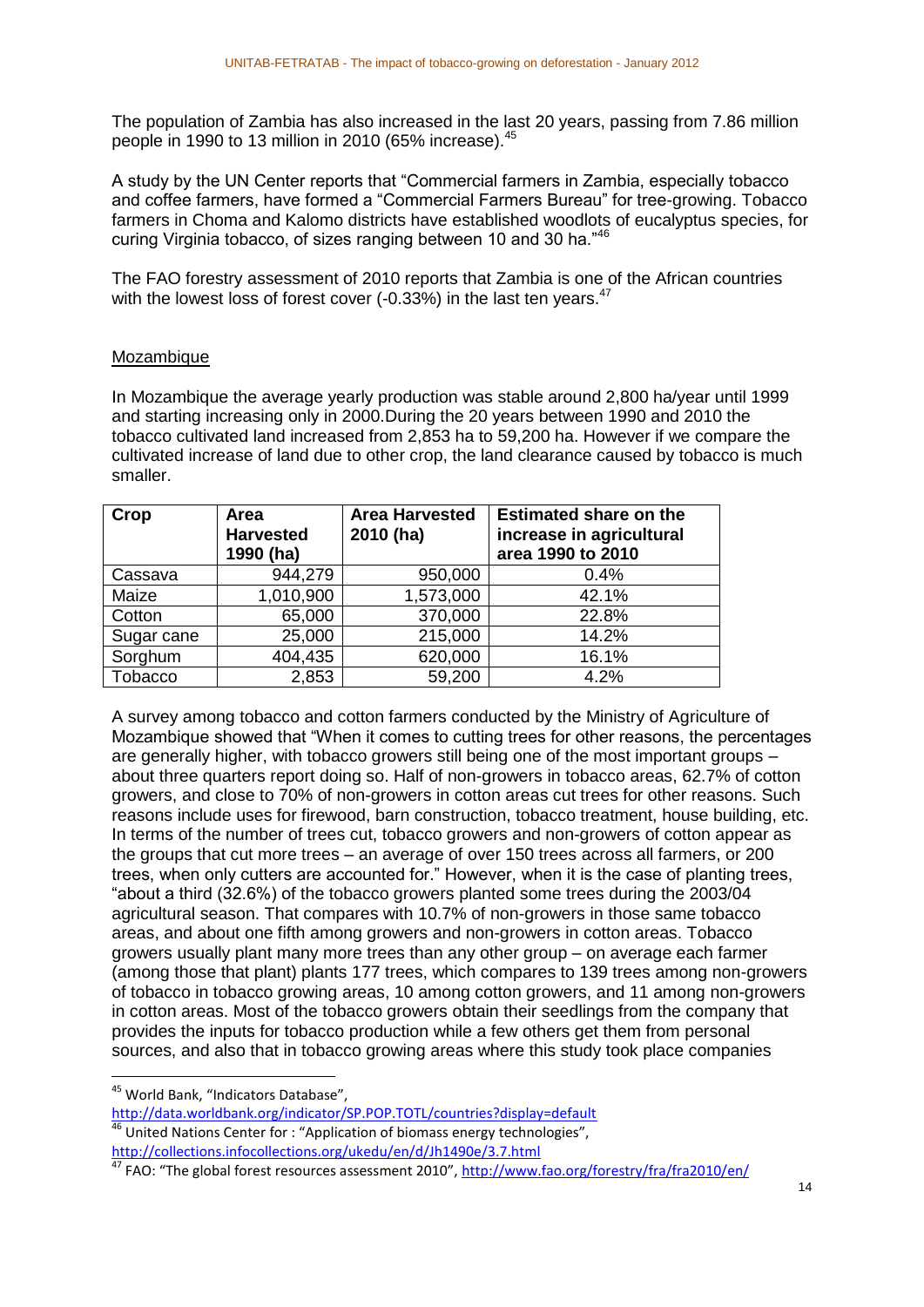have set up forestry divisions and are placing reforestation programs in place. In many areas where MLT and DIMON operate, farmers have received seedlings."<sup>48</sup>. Therefore it would appear that the balance between cut trees and planted trees, tobacco farmers do better than other farmers.

The FAO forestry assessment of 2010 reports that even if there is some forest loss cover, Mozambique is the second country in Africa (after Namibia) with the highest rate of increase in reforested area in the last 5 years  $(+20.9\%)$ .<sup>49</sup>

The shift in population pressure in Mozambique has been considerable in the last 20 years. Population passed from 13.5 million people in 1990 to 23.4 million in 2010, showing an increase of 73%, one of the highest in Africa.

#### North Korea

The case of North Korea seems to be another difficult case to judge because of the political situation. According to the FAO statistics website, the production of almost all important food crops has shrunk over the last 20 years

| Crop           | <b>Area Harvested</b><br>1990 (ha) | <b>Area Harvested</b><br>2010 (ha) | <b>Estimated share on the</b><br>increase in agricultural area<br>1990 to 2010 |
|----------------|------------------------------------|------------------------------------|--------------------------------------------------------------------------------|
| Cabbages       | 40,000                             | 28,600                             | 28.5%                                                                          |
| Maize          | 680,000                            | 503,000                            | 26%                                                                            |
| Potatoes       | 61,000                             | 133,000                            | 118%<br>÷                                                                      |
| Rice           | 600,000                            | 570,000                            | 5%<br>۰                                                                        |
| Apples         | 65,905                             | 72,800                             | $+10.4%$                                                                       |
| <b>Beans</b>   | 353,000                            | 242,800                            | 31.2%                                                                          |
| Soybeans       | 319,287                            | 300,000                            | 6%                                                                             |
| Sweet potatoes | 17,529                             | 31,000                             | $+76%$                                                                         |
| Tobacco        | 35,593                             | 51,800                             | $+45%$                                                                         |

In a country where the population increased by 21% from 20.1 million in 1990 to 24.3 million in 2010 according to the World Bank<sup>50</sup>, these data seem to indicate, in line with what the media report, of a desperate struggle to produce the most basic and easy to grow crops (roots) and the only cash crop with internal value in order to be able to afford other minimum purchases of other necessities. Considering how much cultivated land for food crops has shrunk, it is realistic to think that the increased land cultivated with tobacco has taken the place of other crops.

# Tanzania

**.** 

Tobacco cultivation in Tanzania passed from 20,574 ha in 1990 to 40,500 ha in 2010 according to the FAO statistic website. However, even if there has been some clearance of forest to increase cultivated area, it is very small compared to land clearance by other crops.

<sup>&</sup>lt;sup>48</sup> Ministry of Agriculture of Mozambique: "The economics of smallholder households in tobacco and cotton growing areas of the Zambezi valley of Mozambique", 2005, <http://www.aec.msu.edu/fs2/mozambique/wps59E.pdf>

<sup>49</sup> FAO: "The global forest resources assessment 2010", <http://www.fao.org/forestry/fra/fra2010/en/>

<sup>50</sup> World Bank "Indicators Database", <http://data.worldbank.org/indicator/SP.POP.TOTL>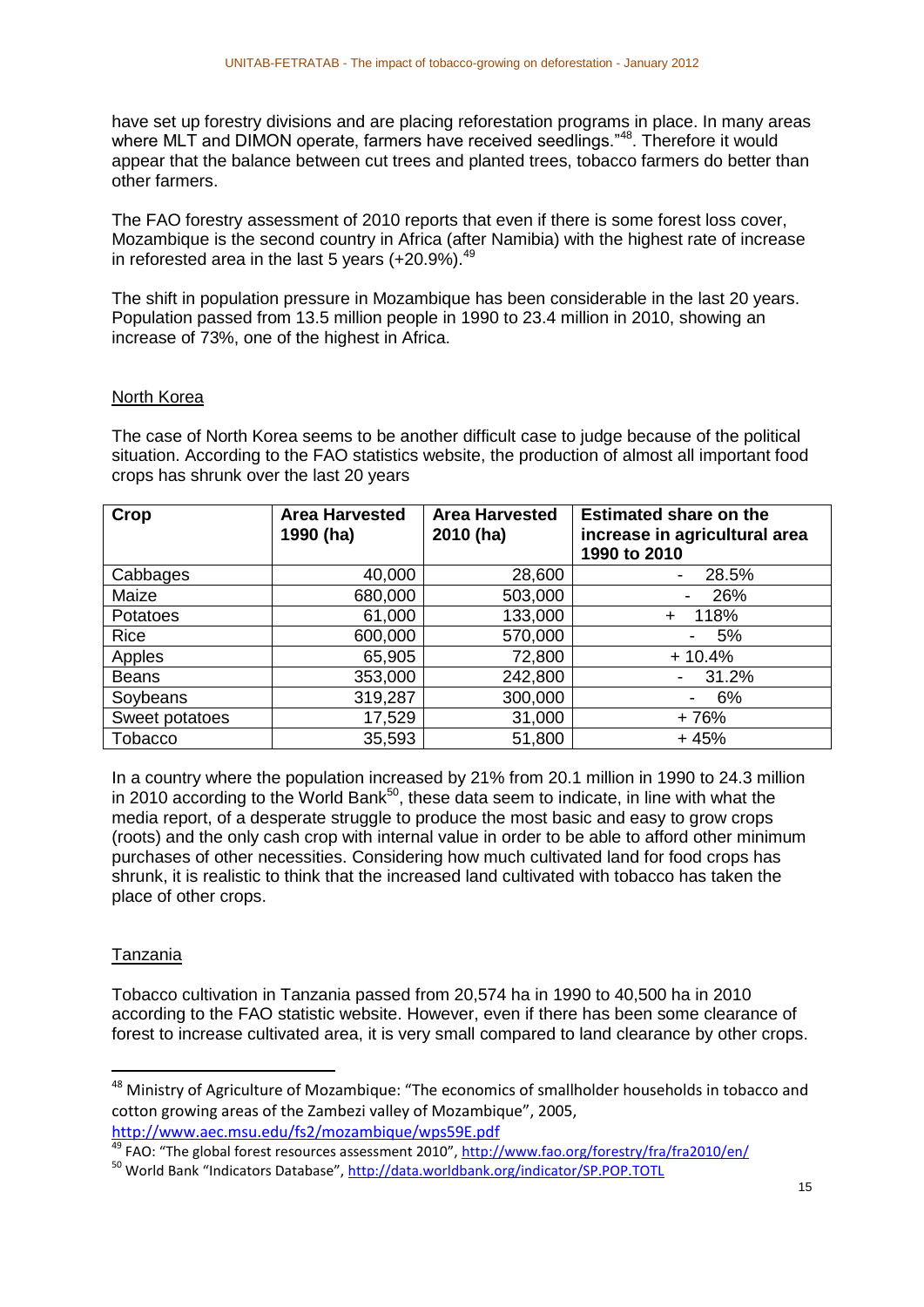| Crop           | <b>Area Harvested</b><br>1990 (ha) | <b>Area Harvested</b><br>2010 (ha) | <b>Estimated share on the</b><br>increase in agricultural area<br>1990 to 2010 |
|----------------|------------------------------------|------------------------------------|--------------------------------------------------------------------------------|
| Cassava        | 590,210                            | 798,000                            | 9.6%                                                                           |
| Maize          | 1,631,260                          | 3,100,000                          | 68.1%                                                                          |
| Potatoes       | 34,146                             | 145,000                            | 5.1%                                                                           |
| Rice           | 384,500                            | 720,000                            | 15.5%                                                                          |
| Sugarcane      | 15,376                             | 23,000                             | 0.3%                                                                           |
| Tea            | 12,570                             | 18,000                             | 0.2%                                                                           |
| <b>Tobacco</b> | 20,574                             | 40,500                             | 0.9%                                                                           |

All the tobacco cultivation in Tanzania is flue-cured. Even if there is evidence that tobacco farmers do not remove tree stumps in their fields in order to allow regeneration, regeneration of trees is not sufficient. There is also evidence that tobacco farmers plant trees, but also this does not seem sufficient.<sup>51</sup>

The population of Tanzania increased 76% in the last 20 years, passing from 25.4 million people in 1990 to 44.8 million in 2010.<sup>52</sup> This dramatic increase of population pressure certainly has had a more significant effect on deforestation than tobacco curing.

# Bangladesh

In Bangladesh tobacco cultivation is reported to have started in the 1960s. The land cultivated with tobacco declined from 45,070 ha in 1990 to 38,270 ha in 2010. Therefore it is impossible to say that tobacco played a big role in cultivated land expansion.

In Bangladesh the main causes of deforestation have been identified in the increase of population (which passed from 40 million people in 1910 to 140 million people in 2010, therefore increasing by 3.5 times in the last hundred years, and by 40% in the last 20 years), clearance for agriculture, rubber plantations and tea plantations increase, shrimp production, timber production and wood consumption. $53, 54, 55$ 

# Vietnam

**.** 

In Vietnam, the land cultivated with tobacco increased from 26,478 ha in 1990 to 31,484 ha in 2010, according to the FAO statistic website. However this cultivated land increase is

<sup>51</sup> Institute of Resource Assessment, University of Dar Es Salaam: "Impact of small scale tobacco growing on the spatial and temporal distribution of miombo woodlands in Western Tanzania**",** 

<http://www.academicjournals.org/jene>

<sup>52</sup> World Bank, "Indicators Database",

<http://data.worldbank.org/indicator/SP.POP.TOTL/countries?display=default>

<sup>&</sup>lt;sup>53</sup> Teacher Support Site for Bangladesh Studies: "Deforestation",

<http://projects.cie.org.uk/banglao/textbook/environmentanddevelopment/environmental/deforestation> (as

accessed on 24 January 2012)<br><sup>54</sup> M.A Salam, T. Noguchi (Faculty of Agriculture, Nagano University, Japan): "Factors influencing the loss of forest cover in Bangladesh: an analysis from socioeconomic and demographic perspectives" , <http://www.springerlink.com/content/u3jj163422l92470/fulltext.pdf><br><sup>55</sup>. Werld Bank, "Indiastars Databass"

World Bank, "Indicators Database",

<http://data.worldbank.org/indicator/SP.POP.TOTL/countries?display=default>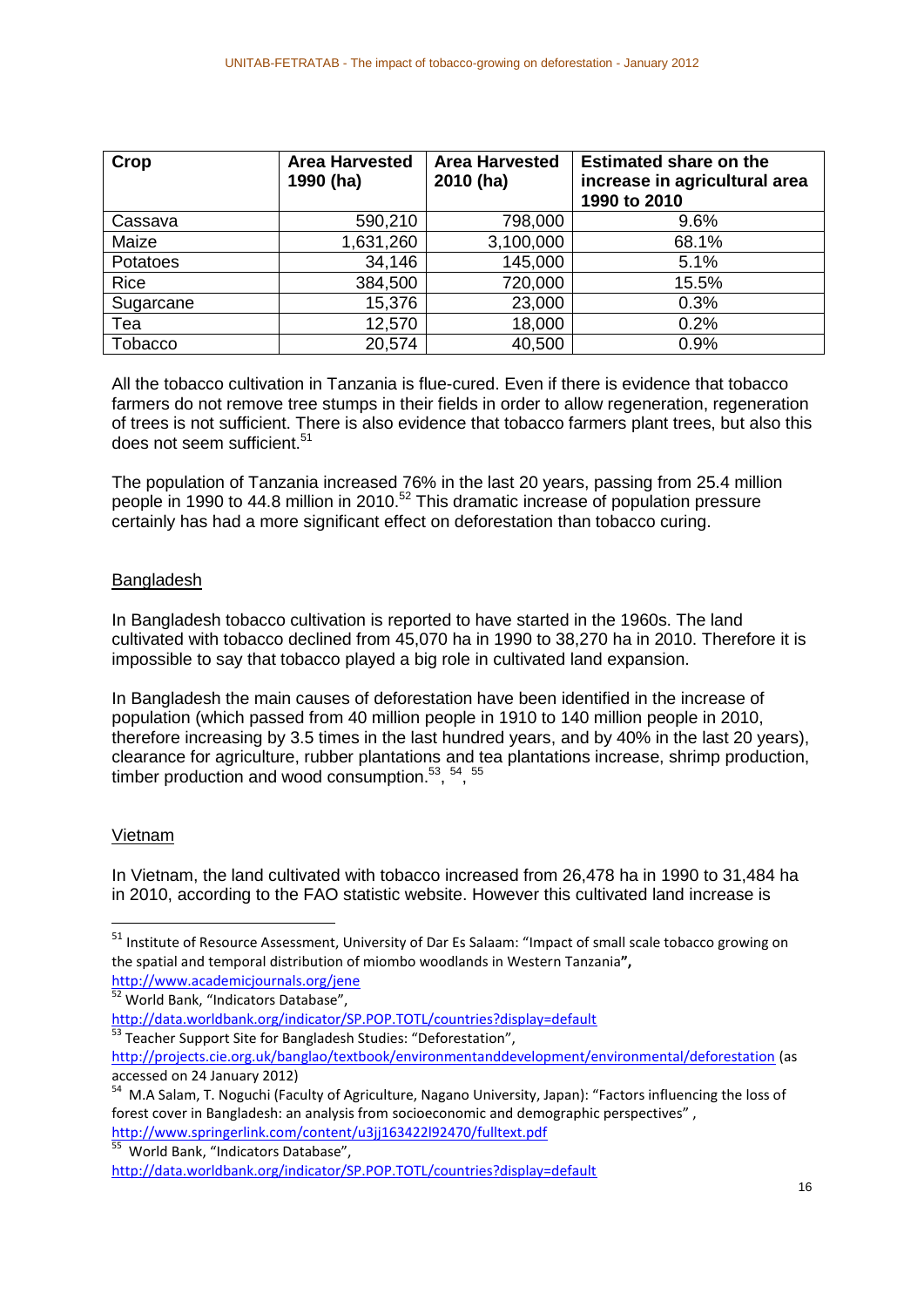negligible compared to other crops, therefore it is impossible to say that tobacco has played a big role in the country's loss cover due to agricultural land expansion.

| Crop      | Area<br><b>Harvested</b><br>1990 (ha) | <b>Area Harvested</b><br>2010 (ha) | Estimated share on the increase in<br>agricultural area 1990 to 2010 |
|-----------|---------------------------------------|------------------------------------|----------------------------------------------------------------------|
| Cassava   | 256,800                               | 496,054                            | 7.1%                                                                 |
| Coffee    | 61,857                                | 514,400                            | 13.5%                                                                |
| Maize     | 431,800                               | 1,126,390                          | 20.7%                                                                |
| Rice      | 6,042,800                             | 7,513,700                          | 43.8%                                                                |
| Rubber    | 81,100                                | 438,563                            | 10.6%                                                                |
| Sugarcane | 130,800                               | 266,300                            | 4.0%                                                                 |
| Tobacco   | 26,478                                | 31,484                             | 0.1%                                                                 |

Population increased 32% in the last 20 years, passing from 66 million people in 1990 to 87 million in  $2010<sup>56</sup>$ 

In addition, the FAO reports that Vietnam has increased its forest cover in the last twenty years.<sup>57</sup>

# **Thailand**

In Thailand the surface cultivated with tobacco declined from 63,095 ha in 1990 to 30,641 ha in 2010. Therefore it is impossible to say that tobacco has played a role in the country's loss of forest cover due to agricultural land expansion.

Tobacco production in Thailand consists of 35% of flue-cured tobacco and 65% of air and sun cured tobacco. It is clear from a study presented at the IUFRO (International Union of Forest Research Organizations) 20<sup>th</sup> world congress that Indonesia and Thailand were already using rubber wood for tobacco curing in the 1990s.<sup>58</sup>

The major drivers of deforestation in Thailand are identified with logging, slash and burn agriculture for maize and soybean production.<sup>59</sup>

The FAO forestry assessment of 2010 reports that Thailand has a net increase of planted forest area of 2.97%

# Bulgaria

**.** 

Bulgaria is the 19<sup>th</sup> largest tobacco producer in the world, producing only oriental tobacco, which is cured in the sun. The cultivated surface passed from 52,897 ha in 1990 to 25,161 ha in 2010. It is impossible to say that tobacco growing has caused any deforestation because of cultivated land expansion. In addition tobacco production in Bulgaria does not require any fuel for curing, as it is only oriental tobacco which is dried in the sun. Therefore it is impossible to say that tobacco growing is a cause of deforestation.

<sup>&</sup>lt;sup>56</sup> World Bank, "Indicators Database",

<http://data.worldbank.org/indicator/SP.POP.TOTL/countries?display=default><br>57 EAO: "The global farest resources assessment 2010", http://www.foo.org

FAO: "The global forest resources assessment 2010",<http://www.fao.org/forestry/fra/fra2010/en/>

<sup>&</sup>lt;sup>58</sup> T. Hong: "Rubberwood utilization: a success story", http://www.metla.fi/iufro/iufro95abs/rsp19.htm

<sup>59</sup> National University of Singapure: "Deforestation in NorthernThailand: The Result of Hmong Farming Practices orThai Development Strategies? "[, http://www.ncsu.edu/project/amazonia/Delang.pdf](http://www.ncsu.edu/project/amazonia/Delang.pdf)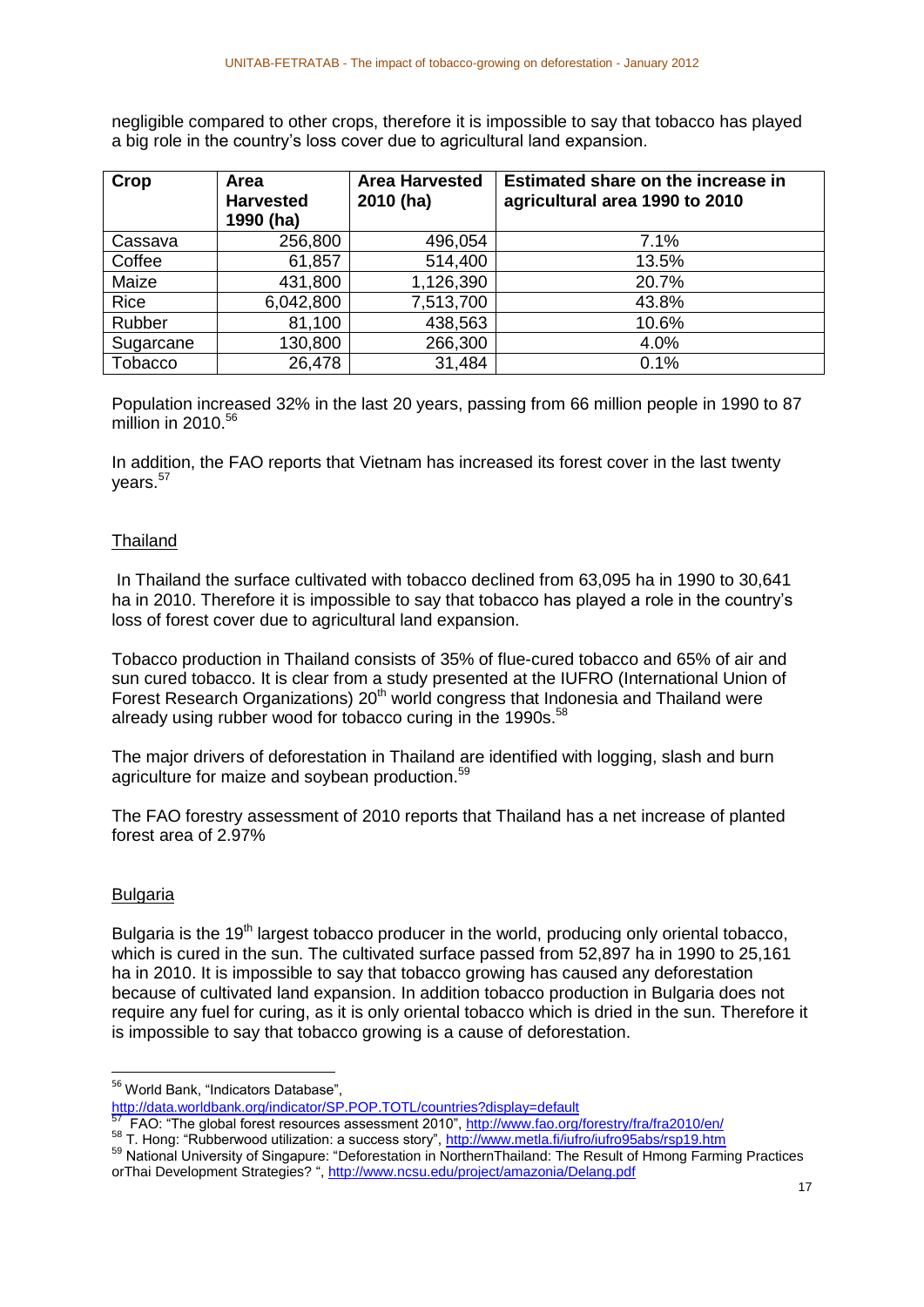#### South Korea

**.** 

South Korea is the 20<sup>th</sup> largest tobacco producer in the world, even if its share of world production is only 0.3%. According to the FAO statistic website, tobacco cultivated land declined from 31,329 ha in 1990 to 14,000 ha in 2010. Therefore it is impossible to say that tobacco growing in South Korea played any role in deforestation for land increase.

In terms of curing only 60% of tobacco curing in South Korea needs artificial heat.

Data on deforestation causes in South Korea are not very clear. The FAO forestry assessment of 2010 reports that deforestation in South Korea is decreasing.<sup>60</sup> According to another report it seems that trees are being actively planted and also wood is no longer used for energy reasons but it has been totally replaced by fossil fuels.<sup>61</sup>

It seems therefore very difficult to understand how the Study Group experts reach their claim that deforestation linked to tobacco represents 2-4% of global deforestation.

- Tobacco represents 0.07% of agricultural land (less than one tenth of what claimed by the experts of the Study Group)
- The surface cultivated with tobacco has decreased by 14% between 1990 and 2010 (contrary to what suggested by the experts of the Study Group)
- Out of 80% of the world tobacco grown by the ten largest producers, less than 50% uses wood for curing.

#### **Examples of best practices in the tobacco sector**

There are also examples quoted by independent organizations showing that the tobacco sector behaves responsibly towards the use of wood.

Ethical Performance describes the case of British American Tobacco: in the 1970s the group began to find that the small farmers it had long relied upon to grow tobacco were running out of the wood burnt to cure the crop. The problem surfaced first in Brazil, where 20% of the group's tobacco is grown. Thirty years ago, the local British American Tobacco company began supplying tree seedlings to its farmers in Southern Brazil, who owned small plots usually no bigger than one hectare. The original plan was simply to ensure a local supply of fuel for curing and cooking, but the group soon realized that as a global organization it was ideally placed to influence the management practices of its 250,000 growers in 23 countries. This was at a time when the environmental performance of firms was increasingly in the spotlight. Since that time, the group has extended its tree planting programme to a further 14 countries including Cambodia, India, Indonesia, Kenya and Uganda. In total, group companies and their tobacco farmers have planted 590 million trees to create the equivalent of 267,000 hectares (660,000 acres) of renewable woodland – making British American Tobacco one of the world's largest tree planters outside the timber and paper industries.

<sup>&</sup>lt;sup>60</sup> FAO: "The global forest resources assessment 2010", <u><http://www.fao.org/forestry/fra/fra2010/en/></u> <sup>61</sup>J.S Bae *et al.*; "Forest transition in South Korea", [http://www.cifor.org/nc/online-library/browse/view](http://www.cifor.org/nc/online-library/browse/view-publication/publication/3515.html)[publication/publication/3515.html](http://www.cifor.org/nc/online-library/browse/view-publication/publication/3515.html)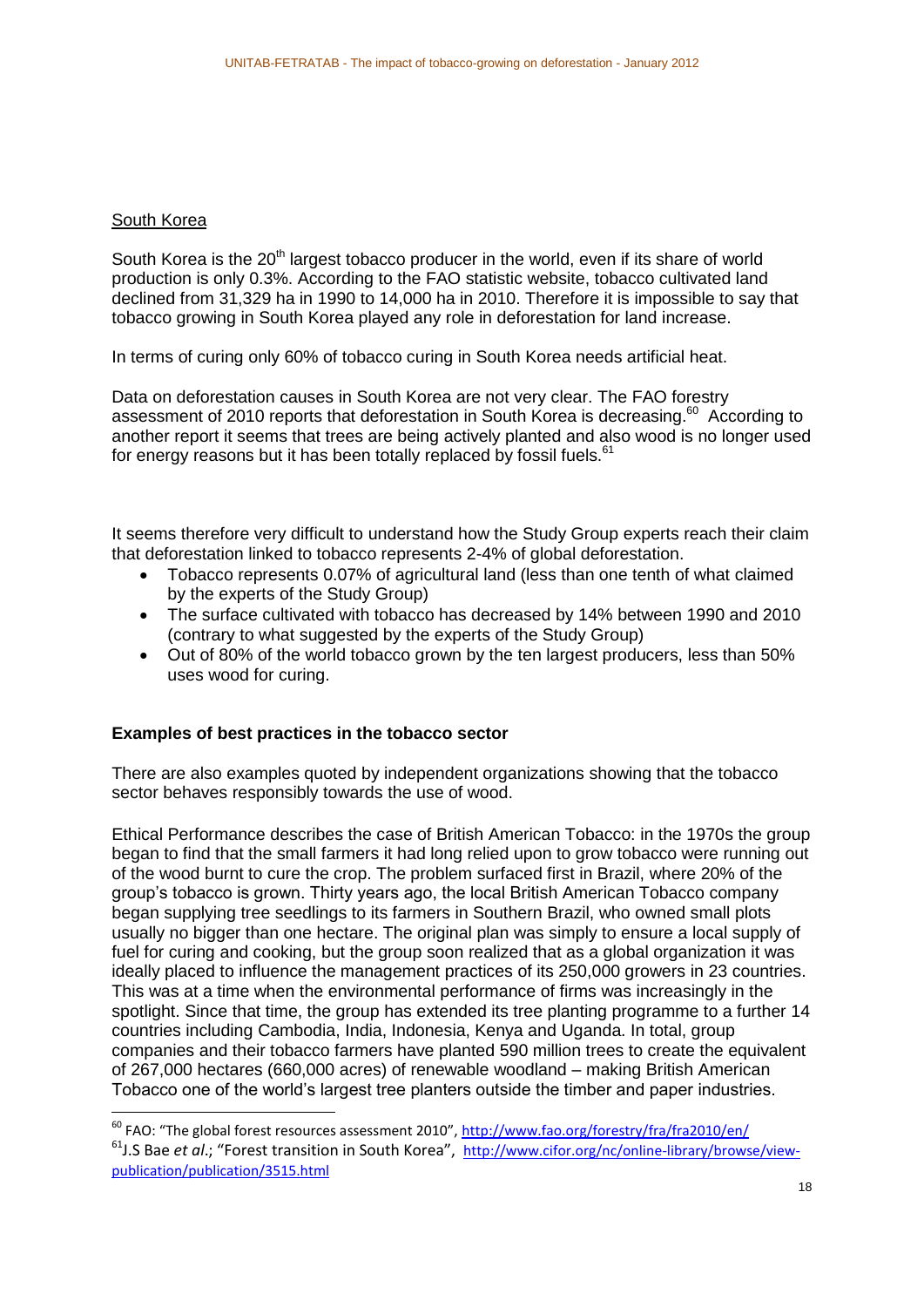Most of the species used – such as acacia, eucalyptus, ipil ipil, neem and shishu – grow quickly to provide the small farmers with a sustainable fuel source for cooking and tobaccocuring. $62$ 

In Argentina, Philip Morris funds a programme called "The New Roots", a joint initiative with Massalín Particulares and Washington State University, a programme of sustainability in agricultural systems through the preparation of management plans in 20 tobacco estates of Jujuy and Salta. The tobacco cooperative de Jujuy and the Chamber of Tobacco of Jujuy also take part in a project for the protection, knowledge and development of the Upper Rio Perico Valley.<sup>63,64</sup>

In Brazil, a study by the FAO describes that one of the priorities for tobacco production is the supply of fuel wood for curing tobacco. Legislative restrictions on cutting natural forest require all farms to preserve 20% of their farm area as native forest, and this was seen as a threat to tobacco production. However, the tobacco companies have implemented a programme to restore forest coverage on production areas. This programme was intended to preserve native forests and to reforest as a means of supplying growers with fuel wood for curing and lumber for building, such as curing barns, while at the same time maintaining ecological balance. The tobacco companies, the producers' associations and industries invested heavily in campaigns based on their joint proposal to plant idle areas with native (acacia) and exotic (eucalyptus) species, reaching around 140,000 growers in the south, with the agreement covering all related supplies of services and necessary inputs, such as financing, licensing of nurseries supplying low-cost seedlings for reforestation, technical assistance and field research. Industry has committed itself to not purchase tobacco cured with fuel wood from irregular sources, and no grower will be registered without a commitment to reforesting part of their property.<sup>65</sup>

In Ghana, a study published by the International Institute for Environment and Development, shows that Pioneer Tobacco, part of the British American Tobacco Group, has a reforestation project for tobacco farmers, who have to plant 500 trees/year/ha.<sup>66</sup>

In Honduras, an FAO study describes the efforts of cigar company, Tabacalera Hondurena, of helping tobacco farmers of northern Honduras to reforest for fuel wood. Initially, farmers did not like the imposition of the company and asked why they should have to undertake the extra work of reforestation. But after 1994, when the first trees were harvested, farmers found that the cost of fuel wood in the tobacco curing process had decreased by 30%, mainly as a result of very low transport costs and better-quality fuel wood. Most of the farmers now support the programme and some are even planting much more than they need, looking ahead to a guaranteed fuel wood market in the near future as wood scarcity increases with deforestation.<sup>67</sup>

1

 $62$  Ethical Performance: "Best Practice: British American Tobacco: greening tobacco", <http://www.ethicalperformance.com/bestpractice/companyfocus/pages/cs5.php> (as accessed on 16 January 2012)

<sup>63</sup> Model Forest Network, "Jujuy Model Forest", <http://www.imfn.net/index.php?q=node/276> (as accessed on 19 January 2012)

<sup>64</sup> Ministry of Environment, Government of Argentina: "Bosque Modelo Jujuy – Listado de proyectos", <http://www.ambiente.gov.ar/> (as accessed on 19 January 2012)

<sup>65</sup> FAO: "Issues in the global tobacco economy", 2003,<http://www.fao.org/DOCREP/006/Y4997E/y4997e06.htm> <sup>66</sup>International Institute for Environment and Development: "Company-community forestry partnerships",

<http://pubs.iied.org/pdfs/9132IIED.pdf>

ECON FACT: CONSIGNMENT SCHEMENT CONSIDERT FOR THE TRACT TRACT TRACT TRACT TRACT TRACT TRACT TRACT TRACT TRACT TRACT TRACT TRACT TRACT TRACT TRACT TRACT TRACT TRACT TRACT TRACT TRACT TRACT TRACT TRACT TRACT TRACT TRACT TRAC industrial fuelwood consumers",1998, <http://www.fao.org/docrep/w7126e/w7126e0a.htm>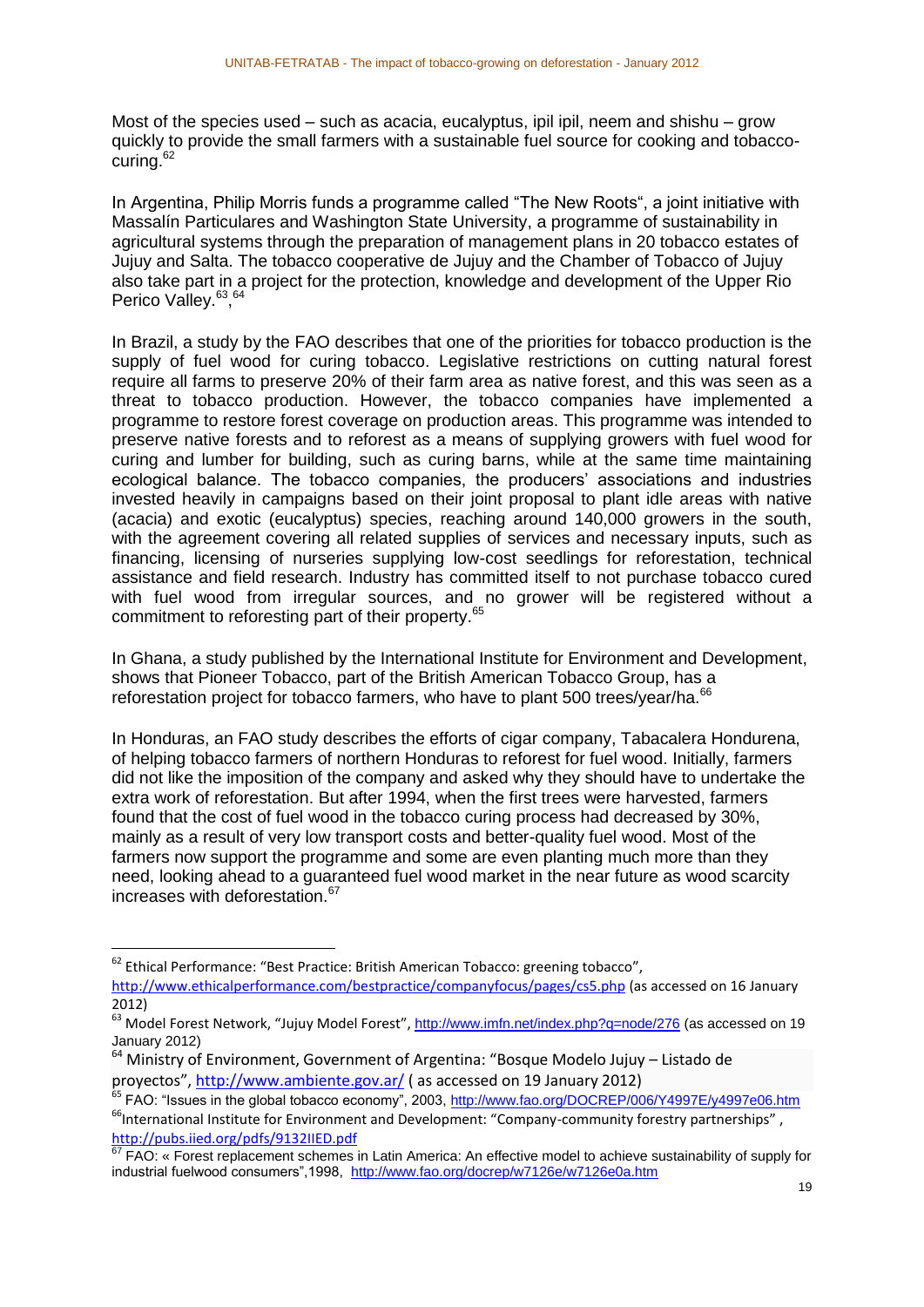In Mozambique, a study conducted by the Ministry of Agriculture reports that tobacco leaf dealer companies have set up forestry divisions and are placing reforestation programs in place. In many areas where these companies operate, farmers have received seedlings.<sup>68</sup>

In Sri Lanka, a study by the local Ministry of Agriculture and the Asian Institute of Technology mentions that the tobacco sector not only is one of the smallest users of wood compared to domestic users (cooking) and other industries (coconut processing, rubber processing, tea processing, bricks and tiles production, pottery production, and bakery), but also that the tobacco industry has made substantial improvements in the form of energy efficient barns and the use of paddy husks has reduced the amount of fuelwood used in the tobacco industry.<sup>69</sup> Another study by the Bioenergy Association of Sri Lanka revealed that in thirty Grama Niladhari Divisions in Walapane Division alone the Ceylon Tobacco Company planted 4.5 million Gliricidia trees as fences. This is equivalent to more than 2,000 acres of dedicated plantations ready and waiting to be used.<sup>70</sup>

In Tanzania, the GTZ programme for energy conservation ProBEC (already mentioned in connection with Malawi), also mentions the cooperation with the Association of Tanzania Tobacco Traders ATTT in developing rocket barns for flue-cured tobacco curing.<sup>71</sup> In Tanzania the use of wood to process agricultural crops (which in Tanzania includes also tea in addition to tobacco) is estimated 1.6% of the total wood consumption.<sup>72</sup>

In Uganda, a study conducted by the Ministry of Energy and Mineral Development in cooperation with UNEP in 2001 reported that BAT was distributing tree seedlings to farmers and had introduced a more efficient barn model which allowed the halving of the consumption of wood needed for curing tobacco.<sup>73</sup>

In Zambia, the GTZ / ProBEC programe is also active providing rocket barn technology to tobacco growers association in cooperation with the international tobacco company Alliance One.<sup>74</sup>

<sup>71</sup> GTZ/ProBEC: "ProBEC interventions in Tanzania;

**.** 

<sup>&</sup>lt;sup>68</sup> Ministry of Agriculture of Mozambique: "The economics of smallholder households in tobacco and cotton growing areas of the Zambezi valley of Mozambique", 2005,

<http://www.aec.msu.edu/fs2/mozambique/wps59E.pdf>

<sup>&</sup>lt;sup>69</sup> Ministry of Agriculture of Sri Lanka & Asian Institute of Technologa: "A study of biomass as a source of energy in Sri Lanka",

[http://www.thaiscience.info/journals/Article/A%20study%20of%20biomass%20as%20a%20source%20of%20e](http://www.thaiscience.info/journals/Article/A%20study%20of%20biomass%20as%20a%20source%20of%20energy%20in%20sri%20lanka.pdf) [nergy%20in%20sri%20lanka.pdf](http://www.thaiscience.info/journals/Article/A%20study%20of%20biomass%20as%20a%20source%20of%20energy%20in%20sri%20lanka.pdf)

 $^{70}$  Bio Energy Association of Sri Lanka: "Use of biomass a s a source of energy",

www.**lankagas**[lk.com/.../introduction\\_to\\_biomass\\_energy\\_lpj\\_08090.](http://www.lankagaslk.com/.../introduction_to_biomass_energy_lpj_08090)..

<http://www.probec.org/displaysection.php?czacc=&zSelectedSectionID=sec1194880064> (as accessed on 16 January 2012)

<sup>&</sup>lt;sup>72</sup> University of Daressalam: "The economics of climate change in Tanzania", [http://economics-of-cc-in](http://economics-of-cc-in-tanzania.org/images/Yanda-Economics_of_Climate_Change_EDIT_ML.pdf)[tanzania.org/images/Yanda-Economics\\_of\\_Climate\\_Change\\_EDIT\\_ML.pdf](http://economics-of-cc-in-tanzania.org/images/Yanda-Economics_of_Climate_Change_EDIT_ML.pdf)

<sup>&</sup>lt;sup>73</sup> Ministry of Energy and Mineral Development, Uganda : "Plan for development of Uganda's biomass energy strategy", 2001, <http://uneprisoe.org/SEAF/PlanDevelopBioEnergyStrategy.pdf>

<sup>&</sup>lt;sup>74</sup> GTZ/ProBEC : « Zambia- Basic energy interventions and conservation » ;

<http://www.probec.org/displaysection.php?czacc=&zSelectedSectionID=sec1194685541> (as accessed on 16 January 2012)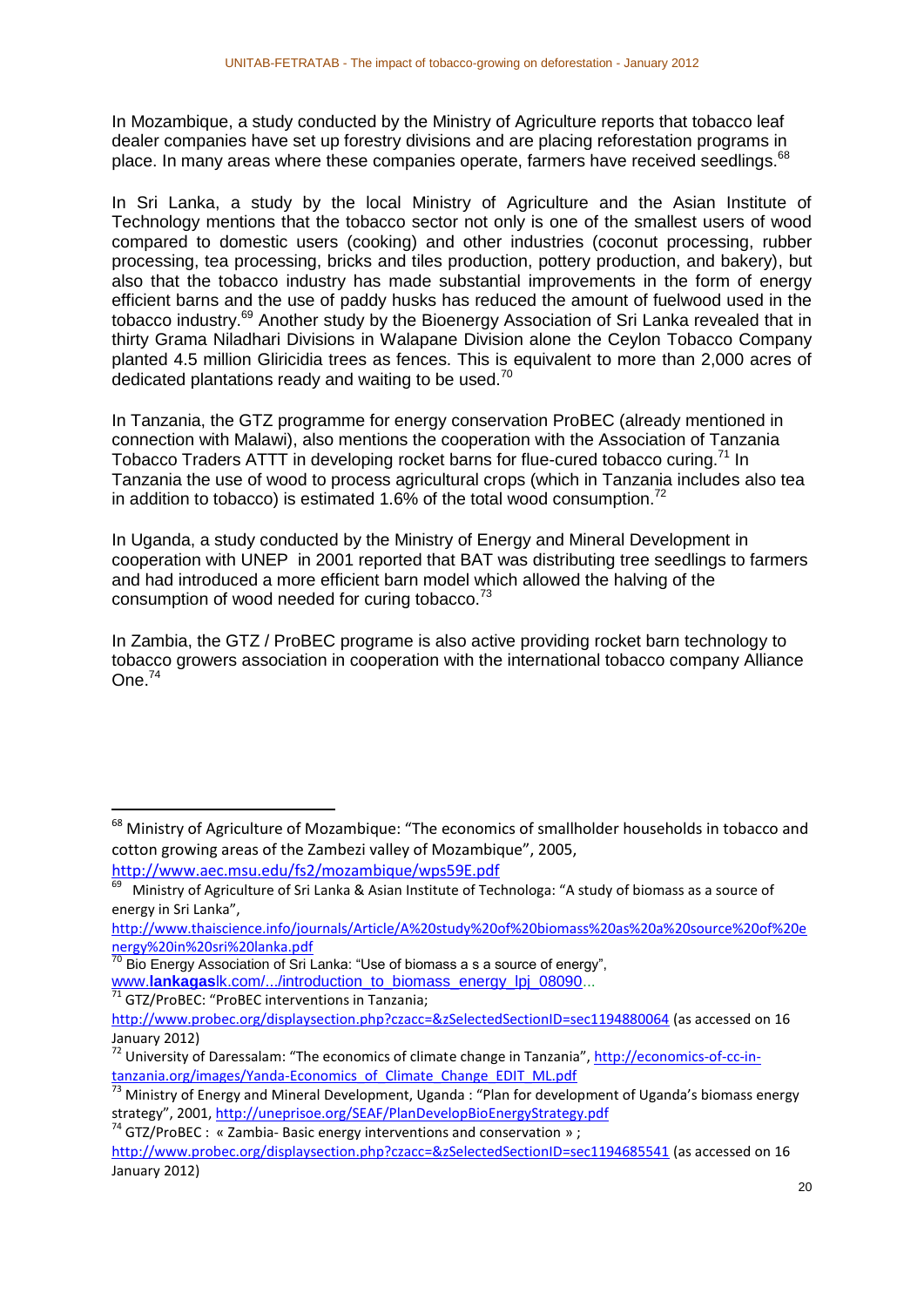#### **Summary table**

| <b>Country</b> | Share of<br>world             | <b>Tobacco</b>                  | <b>Tobacco</b>                                                                | <b>Curing methods</b>                |                                                                                                                                                                                                                                        |                                                                   |                                                                                                                                               | Impact of<br>tobacco on                                                                                                                                    | <b>Forest loss</b><br>1990-2010 (ha) -                                                                                                                | Results in terms of                                                                                                                                                                                           |
|----------------|-------------------------------|---------------------------------|-------------------------------------------------------------------------------|--------------------------------------|----------------------------------------------------------------------------------------------------------------------------------------------------------------------------------------------------------------------------------------|-------------------------------------------------------------------|-----------------------------------------------------------------------------------------------------------------------------------------------|------------------------------------------------------------------------------------------------------------------------------------------------------------|-------------------------------------------------------------------------------------------------------------------------------------------------------|---------------------------------------------------------------------------------------------------------------------------------------------------------------------------------------------------------------|
|                | tobacco<br>production<br>(ha) | cultivated<br>area<br>1990-2010 | cultivated<br>area<br>1990-2010,<br>increase<br>compared<br>to other<br>crops | <b>Tobacco</b><br>type<br>produced   | <b>Evidence of</b><br>Fuel used for<br><b>Major drivers</b><br>deforestation<br><b>Source FAO</b><br>of<br>reforestation<br>types<br><b>Forestry State</b><br>needing<br>deforestation<br><b>Assessment</b><br>artificial heat<br>2010 | world deforestation                                               |                                                                                                                                               |                                                                                                                                                            |                                                                                                                                                       |                                                                                                                                                                                                               |
| China          | 34.00%                        | decreased<br>by 15.9%           | $\mathbf 0$                                                                   | 100% flue-<br>cured                  | Coal                                                                                                                                                                                                                                   |                                                                   | Positive increase<br>of forested area<br>at national level.                                                                                   | China is not<br>suffering of<br>deforestation                                                                                                              | China is showing<br>positive increase<br>in forested area                                                                                             | Based on evidence.<br>the major tobacco<br>producer in the<br>world has no effect<br>on deforestation.                                                                                                        |
| <b>Brazil</b>  | 11.20%                        | increased<br>by 62.8%           | 0.90%                                                                         | 85% flue-<br>cured or<br>fire cured  | Wood from<br>sustainble<br>sources                                                                                                                                                                                                     | Land<br>clearance for<br>cattle grazing,<br>soybean<br>production | Agreement of<br>compliant<br>behaviours in<br>two of the three<br>tobacco states.<br>Reforestation<br>programmes of<br>the tobacco<br>sector. | Tobacco<br>cultivation<br>increase in the last<br>20 years has<br>contributed to<br>may 0.9% of<br><b>Brazilian</b><br>deforestation by<br>land clearance. | <b>Brazilian national</b><br>deforestation is<br>40% of world<br>deforestation with<br>55,317,000 ha<br>lost (World forest<br>loss is<br>135,339,000) | Considering the<br>agreements of the<br>tobacco sector on<br>wood use and the<br>minimal land<br>clearance compared<br>to other crops, the<br>impact of tobacco<br>growing on<br>deforestation is<br>minimal. |
| India          | 11.50%                        | increased<br>by 11.3%           | 0.50%                                                                         | <50% flue-<br>cured or<br>fire cured | Coal by<br>qovernmental<br>contract,<br>wood and<br>biomass                                                                                                                                                                            | Agricultural<br>expansion                                         | Tobacco not<br>recognised as a<br>crop causing<br>deforestation.                                                                              | Tobacco<br>cultivation<br>increase in the last<br>20 years has<br>contributed to<br>may 0.5% of India<br>deforestation by<br>land clearance                | India shows a net<br>increase of<br>forests of<br>4,795,000 ha                                                                                        | Considering the<br>materials used for<br>curing tobacco and<br>the very small<br>percentage of land<br>clearance, tobacco<br>lays a minimal role<br>on deforestation in<br>India.                             |
| <b>USA</b>     | 3.60%                         | decreased<br>by 53.9%           | $\Omega$                                                                      | 50% flue-<br>cured                   | Gas                                                                                                                                                                                                                                    |                                                                   | Major reforesting<br>country in the<br>world                                                                                                  | Tobacco<br>cultivation has<br>shrunk<br>considerable and<br>all tobacco is<br>cured with gas or<br>goil.                                                   | The USA are<br>showing a<br>positive increase<br>in forested area                                                                                     | Based on evidence,<br>tobacco production<br>in the USA does not<br>have any impact on<br>deforestation.                                                                                                       |
| Indonesia      | 6.30%                         | increased<br>by 6.5%            | 0.15%                                                                         | 25% flue-<br>cured or<br>fire-cured  | Rubber wood                                                                                                                                                                                                                            | Palm oil                                                          | No evidence of<br>deforestation<br>linked to tobacco<br>even in anti-<br>tobacco studies.                                                     | $0.15%$ of<br>Indonesia<br>deforestation by<br>land clearance                                                                                              | Indonesian<br>national<br>deforestation is<br>17.8% of world<br>deforestation with<br>24,113,000 ha                                                   | Based on evidence,<br>even of anti-tobacco<br>organisations,<br>tobacco production<br>does not have an<br>impact on                                                                                           |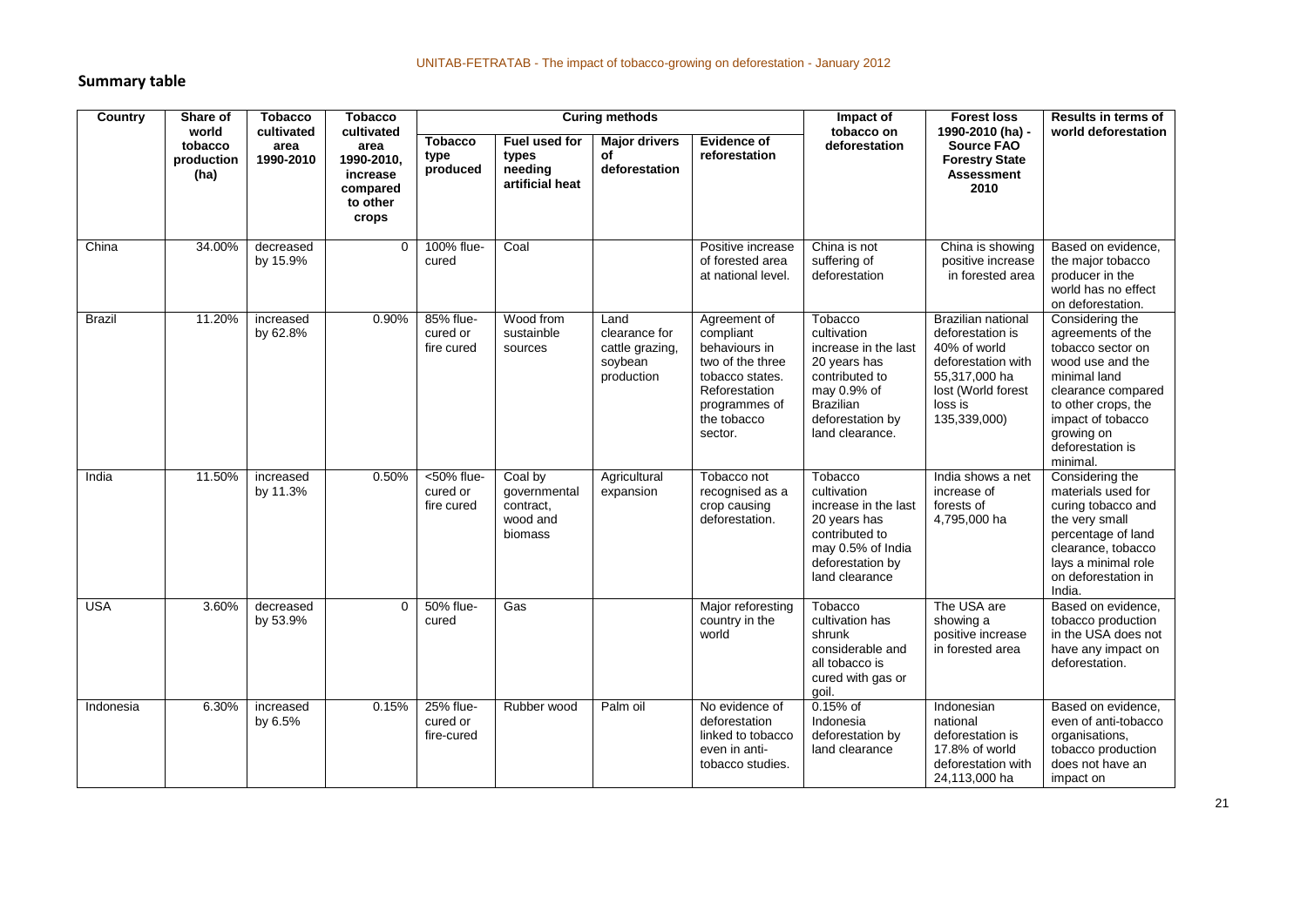|           | UNITAB-FETRATAB - The impact of tobacco-growing on deforestation - January 2012 |                              |                                                                 |                                                                                            |                                                             |                                                         |                                                                                                                             |                                                                                                                    |                                                                                                                             |                                                                                                                                                                                                                                                                              |  |  |
|-----------|---------------------------------------------------------------------------------|------------------------------|-----------------------------------------------------------------|--------------------------------------------------------------------------------------------|-------------------------------------------------------------|---------------------------------------------------------|-----------------------------------------------------------------------------------------------------------------------------|--------------------------------------------------------------------------------------------------------------------|-----------------------------------------------------------------------------------------------------------------------------|------------------------------------------------------------------------------------------------------------------------------------------------------------------------------------------------------------------------------------------------------------------------------|--|--|
| Country   | Share of<br>world                                                               | <b>Tobacco</b><br>cultivated | <b>Tobacco</b><br>cultivated                                    |                                                                                            |                                                             | <b>Curing methods</b>                                   |                                                                                                                             | Impact of<br>tobacco on                                                                                            | <b>Forest loss</b><br>1990-2010 (ha) -                                                                                      | Results in terms of<br>world deforestation                                                                                                                                                                                                                                   |  |  |
|           | tobacco<br>production<br>(ha)                                                   | area<br>1990-2010            | area<br>1990-2010.<br>increase<br>compared<br>to other<br>crops | <b>Tobacco</b><br>type<br>produced                                                         | Fuel used for<br>types<br>needing<br>artificial heat        | <b>Major drivers</b><br>of<br>deforestation             | <b>Evidence of</b><br>reforestation                                                                                         | deforestation                                                                                                      | <b>Source FAO</b><br><b>Forestry State</b><br><b>Assessment</b><br>2010                                                     |                                                                                                                                                                                                                                                                              |  |  |
|           |                                                                                 |                              |                                                                 |                                                                                            |                                                             |                                                         |                                                                                                                             |                                                                                                                    | lost                                                                                                                        | deforestation.                                                                                                                                                                                                                                                               |  |  |
| Malawi    | 4.50%                                                                           | increased<br>by 80.4%        | 9.20%                                                           | 10% flue-<br>cured or<br>fire cured.<br>However<br>burley<br>barns are<br>made of<br>wood. | Wood                                                        | Charcoal<br>production,<br>population<br>pressure       | Even with<br>forestry efforts<br>by tobacco<br>companies,<br>there is evidence<br>of deforestation<br>linked to<br>tobacco. | 9.20% of Malawi<br>deforestation by<br>land clearance +<br>1.2% of national<br>deforestation for<br>tobacco curing | Malawian national<br>deforestation is<br>0.4% of world<br>deforestation with<br>659,000 ha of<br>forest lost                | Tobacco certainly<br>plays a role in<br>Malawi, even if<br>minimal compared to<br>other activities.                                                                                                                                                                          |  |  |
| Argentina | 1.90%                                                                           | increased<br>by 71%          | 0.20%                                                           | 60% flue-<br>cured                                                                         | gas                                                         | Soybean and<br>cattle grazing                           | Strong evidence<br>of reforestation                                                                                         | 0.2% of Argentina<br>deforestation by<br>land clearance                                                            | Argentinian<br>national<br>deforestation<br>represents 3.9%<br>of world<br>deforestation with<br>5,393 ha of forest<br>lost | Land clearance for<br>tobacco production<br>has been minimal<br>compared to other<br>crops. Most of the<br>tobacco is cured<br>with gas, and there<br>is evidence of<br>reforestation.<br>Therefore the impact<br>of tobacco<br>production in<br>Argentina is very<br>small. |  |  |
| Pakistan  | 1.40%                                                                           | increased<br>by 36%          | 0.90%                                                           | <50% flue<br>cured                                                                         | In the lack of<br>public<br>information,<br>assumed<br>wood | Illegal logging<br>of timber,<br>population<br>pressure | In the lack of<br>other<br>information,<br>assumption all<br>flue cured<br>tobacco cured<br>with wood                       | 0.9% of Pakistan<br>deforestation by<br>land clearance and<br>some due to<br>tobacco curing                        | Pakistani national<br>deforestation<br>represents 0.6%<br>of world<br>deforestation with<br>840,000 ha lost                 | In the lack of public<br>information on<br>materials used for<br>curing tobacco, it is<br>prudent to assume<br>that tobacco may<br>play a role in some<br>deforestation in<br>Pakistan.                                                                                      |  |  |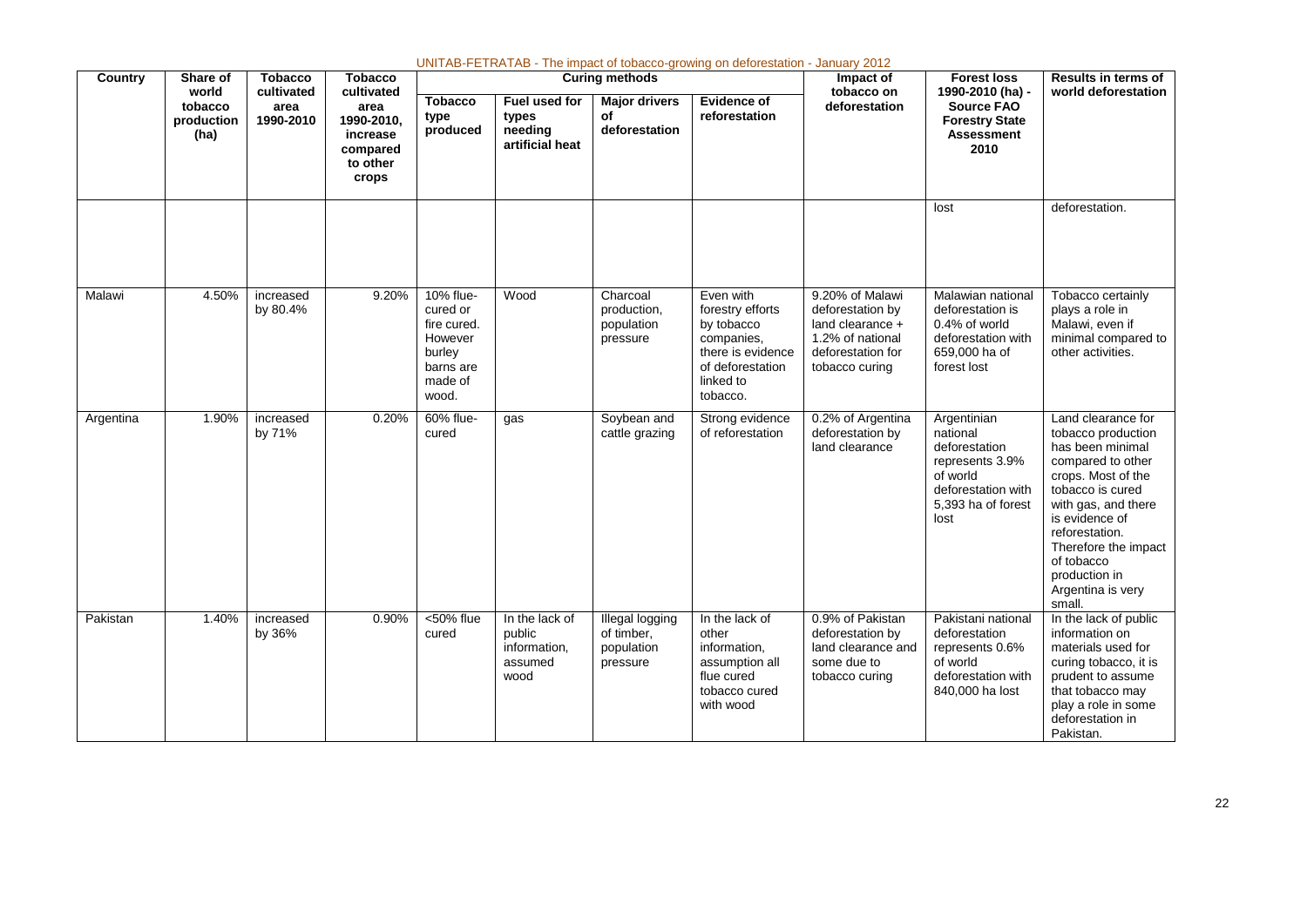| UNITAB-FETRATAB - The impact of tobacco-growing on deforestation - January 2012 |                               |                              |                                                                                                                  |                                         |                                                                                                                       |                                                                            |                                                          |                                                                                                                                                                                           |                                                                                                                                                                      |                                                                                                                                                                                                                                                           |
|---------------------------------------------------------------------------------|-------------------------------|------------------------------|------------------------------------------------------------------------------------------------------------------|-----------------------------------------|-----------------------------------------------------------------------------------------------------------------------|----------------------------------------------------------------------------|----------------------------------------------------------|-------------------------------------------------------------------------------------------------------------------------------------------------------------------------------------------|----------------------------------------------------------------------------------------------------------------------------------------------------------------------|-----------------------------------------------------------------------------------------------------------------------------------------------------------------------------------------------------------------------------------------------------------|
| Country                                                                         | Share of<br>world             | <b>Tobacco</b><br>cultivated | <b>Tobacco</b><br>cultivated                                                                                     |                                         |                                                                                                                       | <b>Curing methods</b>                                                      |                                                          | Impact of<br>tobacco on<br>deforestation                                                                                                                                                  | <b>Forest loss</b><br>1990-2010 (ha) -<br><b>Source FAO</b><br><b>Forestry State</b><br>Assessment<br>2010                                                           | <b>Results in terms of</b><br>world deforestation                                                                                                                                                                                                         |
|                                                                                 | tobacco<br>production<br>(ha) | area<br>1990-2010            | area<br>1990-2010.<br>increase<br>compared<br>to other<br>crops                                                  | <b>Tobacco</b><br>type<br>produced      | Fuel used for<br>types<br>needing<br>artificial heat                                                                  | <b>Major drivers</b><br>of<br>deforestation                                | <b>Evidence of</b><br>reforestation                      |                                                                                                                                                                                           |                                                                                                                                                                      |                                                                                                                                                                                                                                                           |
| Zimbabwe                                                                        | 2.30%                         | increased<br>by 56.7%        | 8.6%<br>(Tobacco<br>growing is<br>currently<br>taking place<br>on farms<br>previously<br>growing<br>other crops) | 90% flue-<br>cured                      | (up to a few<br>years ago<br>only coal.<br>Wood use is a<br>very recent<br>development<br>due to political<br>crisis) | Charcoal<br>production,<br>maize                                           | Reforestation<br>activities from<br>tobacco<br>companies | Until 2005 tobacco<br>curing used coal<br>as fuel. Beginning<br>of some<br>deforestation due<br>to curing in the last<br>6 years.                                                         | There are no data<br>available on<br>deforestation in<br>Zimbabwe.<br>Assuming it is 1%<br>for worst case<br>scenario and that<br>tobacco<br>represents 5% of<br>it. | Deforestation for<br>tobacco curing has<br>been a late<br>occurrence due to<br>the land reforms.<br>However the sector<br>is struggling to go<br>back to use coal for<br>curing as in the<br>several past<br>decades.                                     |
| Italy                                                                           | 0.50%                         | decreased<br>by 75.3%        | $\mathbf 0$                                                                                                      | 55% flue-<br>cured                      | gas                                                                                                                   | Fires                                                                      |                                                          | No increase of<br>land surface, and<br>use of gas for<br>curing mean that<br>there is no<br>deforestation<br>linked to tobacco<br>growing                                                 |                                                                                                                                                                      | Based on evidence<br>tobacco production<br>in Italy has no<br>impact on<br>deforestation                                                                                                                                                                  |
| Turkey                                                                          | 2%                            | decreased<br>by 75%          | $\Omega$                                                                                                         | 90% sun-<br>cured                       | Not requested                                                                                                         |                                                                            |                                                          | $\overline{0}$                                                                                                                                                                            |                                                                                                                                                                      | Based on evidence.<br>tobacco production<br>in Turkey has no<br>evidence on<br>deforestation                                                                                                                                                              |
| Zambia                                                                          | 1.50%                         | increased<br>by 10           | 7.5% (vs<br>43% by<br>cotton and<br>25% by<br>groundnuts)                                                        | 50% flue-<br>cured,<br>50% air<br>cured | wood                                                                                                                  | Population<br>pressure,<br>charcoal<br>production,<br>maize,<br>groundnuts | Evidence of<br>woodlots created<br>by tobacco<br>farmrs  | 7.5% of Zambia<br>deforestation by<br>land clearance,<br>possibly not<br>sufficient<br>reforestation by<br>tobacco<br>companies.<br>Possible total<br>deforestation due<br>to tobacco 10% | Zambian national<br>deforestation<br>represents 2.5%<br>of world<br>deforestation with<br>3,332,000 ha of<br>forest lost                                             | Due to expansion of<br>land under tobacco<br>cultivation and to the<br>use of wood, even in<br>there is evidence of<br>woodlots created by<br>tobacco farmers, it is<br>prudent to say that<br>tobacco production<br>has some impact on<br>deforestation. |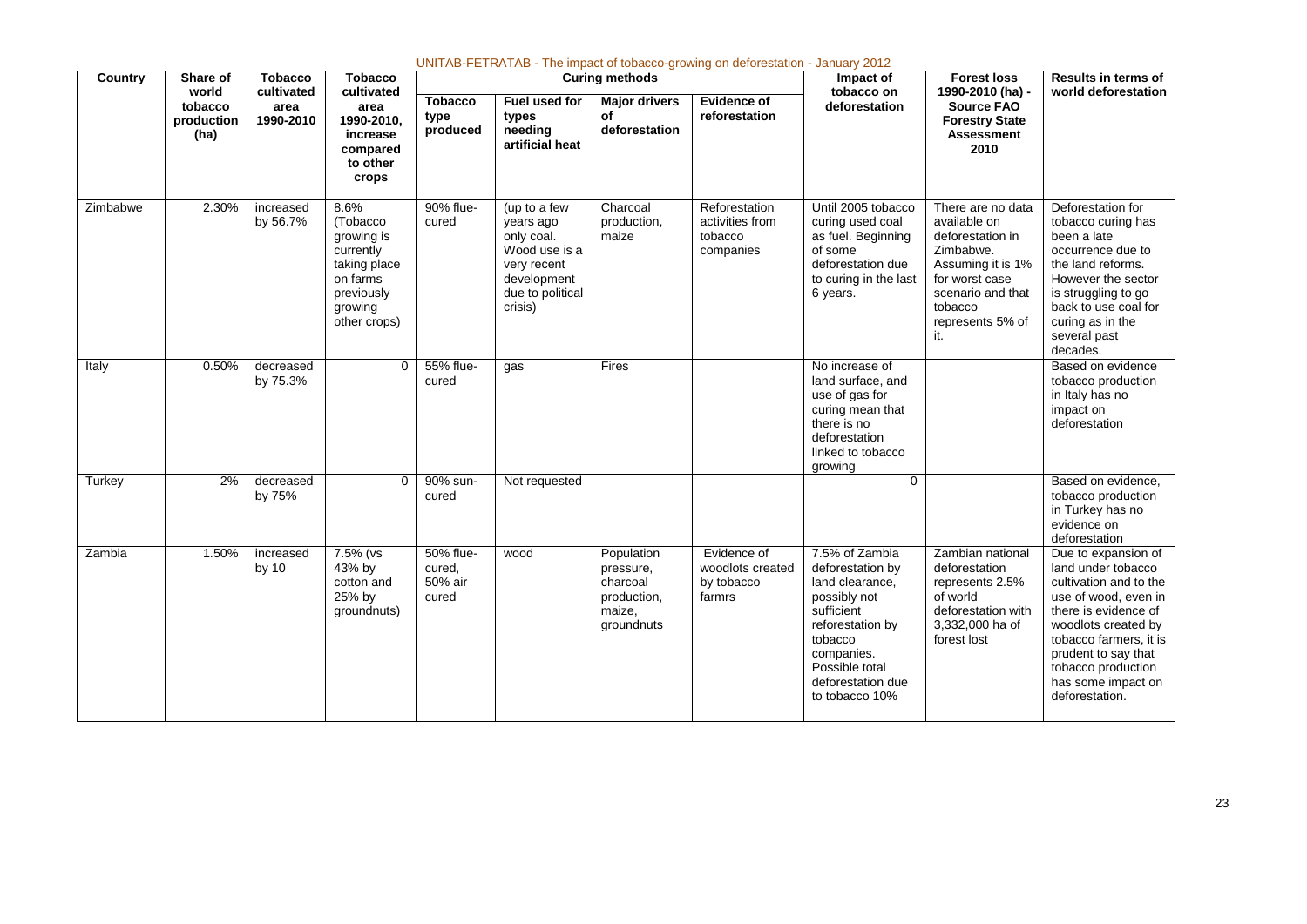| Country     | Share of                               | <b>Tobacco</b>                  | <b>Tobacco</b>                                                                                                    |                                                   |                                                      | <b>Curing methods</b>                                                                                                  | UNITAB-FETRATAB - The impact of tobacco-growing on deforestation - January 2012                                    | Impact of                                                                                                                                                  | <b>Forest loss</b>                                                                                                            | <b>Results in terms of</b>                                                                                                                                                                                                                     |
|-------------|----------------------------------------|---------------------------------|-------------------------------------------------------------------------------------------------------------------|---------------------------------------------------|------------------------------------------------------|------------------------------------------------------------------------------------------------------------------------|--------------------------------------------------------------------------------------------------------------------|------------------------------------------------------------------------------------------------------------------------------------------------------------|-------------------------------------------------------------------------------------------------------------------------------|------------------------------------------------------------------------------------------------------------------------------------------------------------------------------------------------------------------------------------------------|
|             | world<br>tobacco<br>production<br>(ha) | cultivated<br>area<br>1990-2010 | cultivated<br>area<br>1990-2010.<br>increase<br>compared<br>to other<br>crops                                     | <b>Tobacco</b><br>type<br>produced                | Fuel used for<br>types<br>needing<br>artificial heat | <b>Major drivers</b><br>of<br>deforestation                                                                            | Evidence of<br>reforestation                                                                                       | tobacco on<br>deforestation                                                                                                                                | 1990-2010 (ha) -<br><b>Source FAO</b><br><b>Forestry State</b><br><b>Assessment</b><br>2010                                   | world deforestation                                                                                                                                                                                                                            |
| Mozambique  | 1.50%                                  | increased<br>by 20%             | 4.20%                                                                                                             | 90% air<br>cured.<br>10% flue<br>or fire<br>cured | wood                                                 | Population<br>pressure,<br>maize, cotton                                                                               | Evidence of tree<br>planting by<br>tobacco farmers                                                                 | 4.2% of<br>Mozambique<br>deforestation by<br>land clearance                                                                                                | Mozambican<br>national<br>deforestation<br>represents 3.2%<br>of total<br>deforestation with<br>4.356.00 ha of<br>forest lost | 0.13 percent                                                                                                                                                                                                                                   |
| North Korea | 1.30%                                  | increased<br>by 45%             | Unknown.<br>Most other<br>crops have<br>decreased.<br>Reasonable<br>to assume<br>tobacco has<br>replaced<br>them. | unknown                                           | unknown                                              | Potatoes                                                                                                               | unknown                                                                                                            | Assumed 45% as<br>worst case<br>scenario between<br>land clearance for<br>cultivation and tree<br>cutting                                                  | North Korean<br>national<br>deforestation<br>represents 0.10%<br>of world<br>deforestation with<br>148,000 ha lost.           | In the absence of<br>any evidence, it may<br>be possible to<br>assume that tobacco<br>production has an<br>impact on<br>deforestation in<br>North Korea.                                                                                       |
| Tanzania    | 1%                                     | increased<br>by 96%             | 0.9%                                                                                                              | 100% flue-<br>cured                               | wood                                                 | Population<br>pressure,<br>charcoal<br>production,<br>maize                                                            | Evidence of<br>forest partial<br>regeneration in<br>tobacco areas<br>and of tree<br>planting by<br>tobacco farmers | 0.9% due to land<br>clearance, Some<br>deforestation due<br>to tobacco curing,<br>even if very small<br>compared to other<br>activities                    | Tanzanian<br>national<br>deforestation<br>represents 5.9%<br>of world<br>deforestation with<br>8,067,000 ha lost              | Due to rapid<br>increase of<br>production and the<br>use of wood for<br>curing it is possible<br>to assume that<br>tobacco production<br>is a cause of<br>deforestation in<br>Tanzania, even if<br>very small compared<br>to other activities. |
| Bangladesh  | 0.90%                                  | decreased<br>by 15%             | $\Omega$                                                                                                          | 50% flue-<br>cured.<br>50% air<br>cured           | assumed<br>wood                                      | Population<br>pressure,<br>Illegal timber,<br>tea production,<br>shrimp<br>production,<br>clearance for<br>agriculture | No data publicly<br>available apart<br>from those of<br>tobacco<br>companies.                                      | In the absence of<br>any public data on<br>curing methods, it<br>is possible to<br>assume that some<br>deforestation may<br>be caused by<br>tobacco curing | Bangladesh<br>national<br>deforestation<br>represents 0.04%<br>of the world<br>deforestation                                  | As there is no public<br>evidence on curing<br>practices, it is<br>prudent to assume<br>that tobacco curing<br>may cause some<br>deforestation, even if<br>very small compared<br>to other activities.                                         |